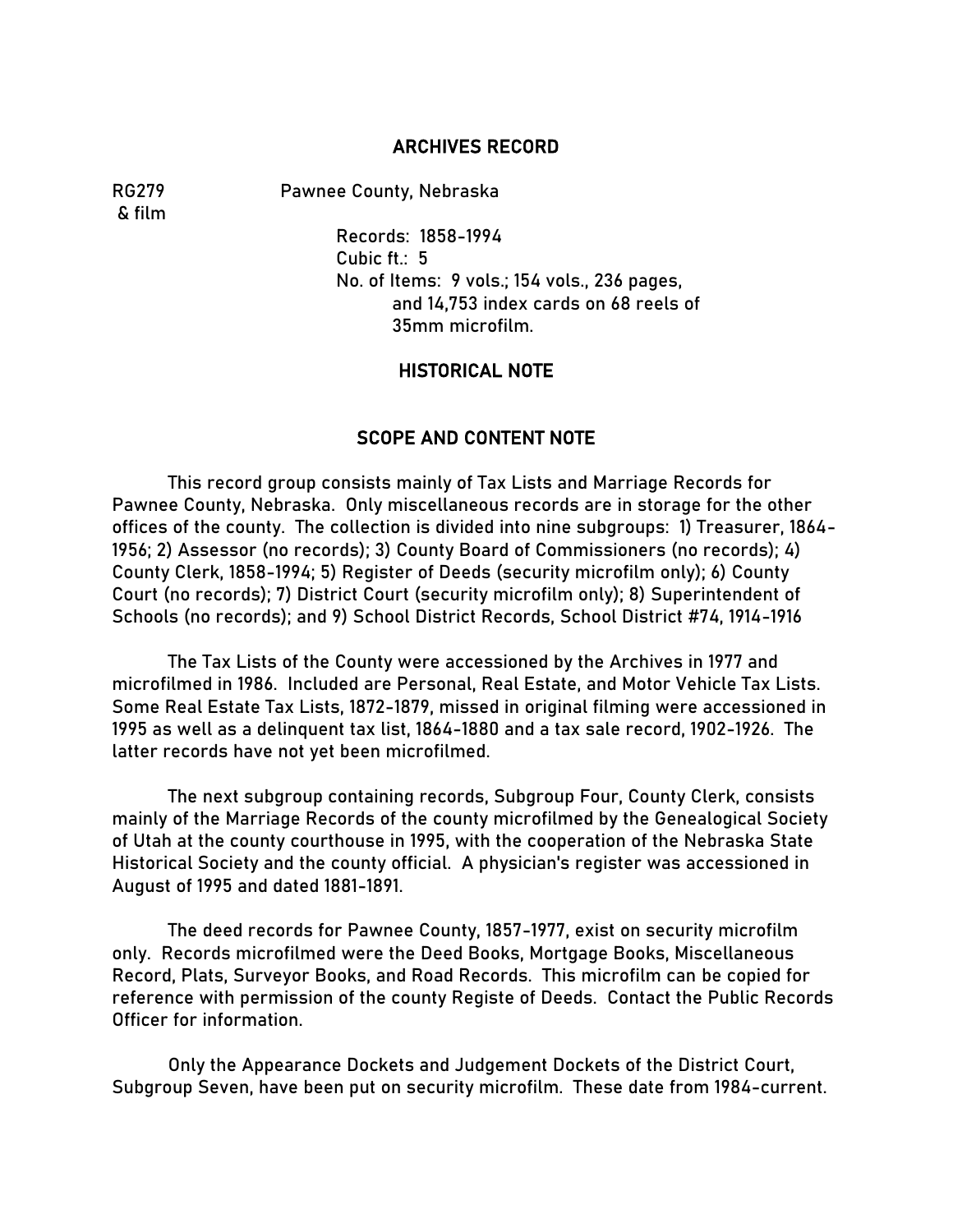All other records of the District Court, except for the Naturalization Records, remain at the county courthouse.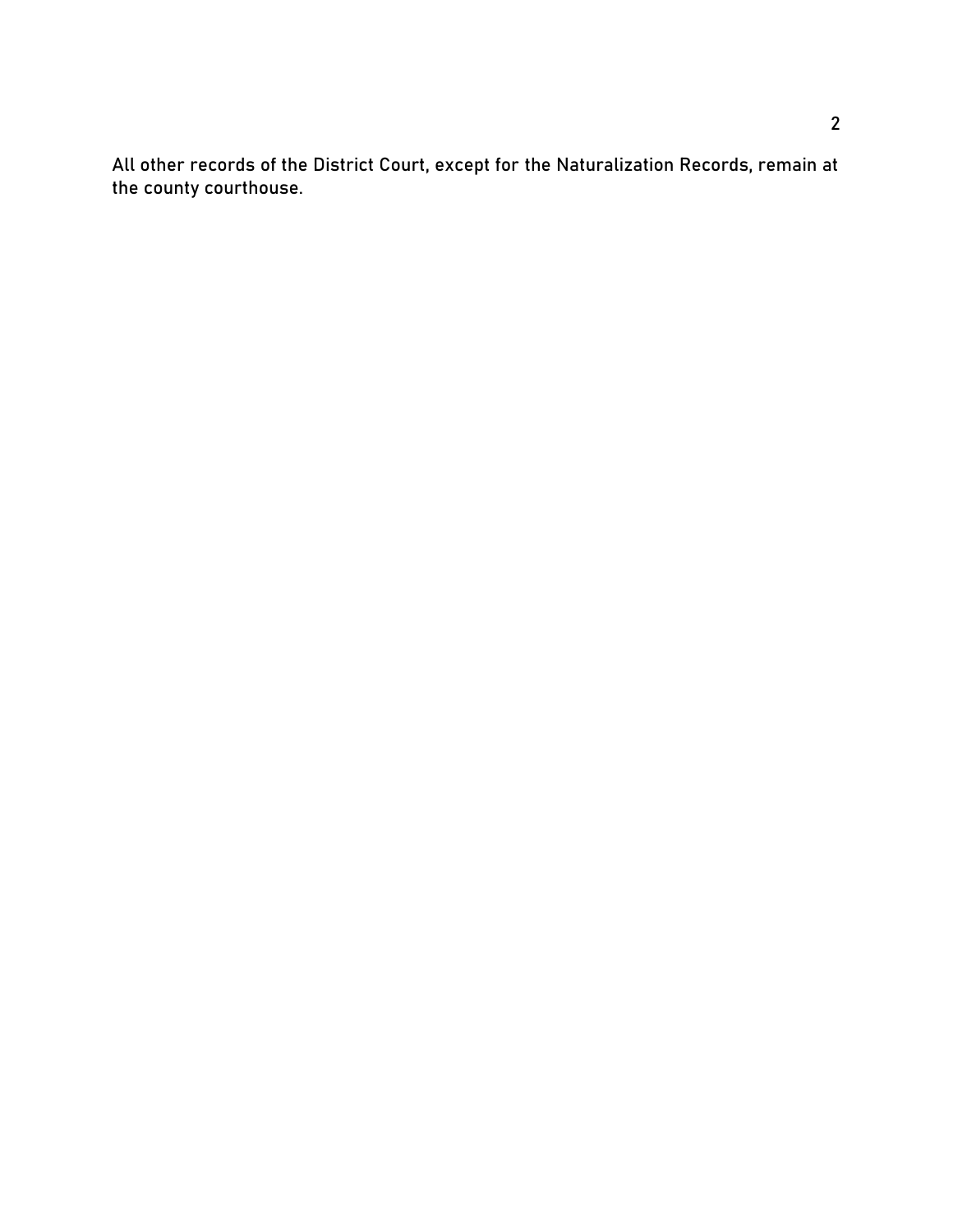### ADDED ENTRIES:

MARRIAGES--NEBRASKA--PAWNEE COUNTY PHYSICIANS--LICENSES--NEBRASKA--PAWNEE COUNTY TAXATION--NEBRASKA--PAWNEE COUNTY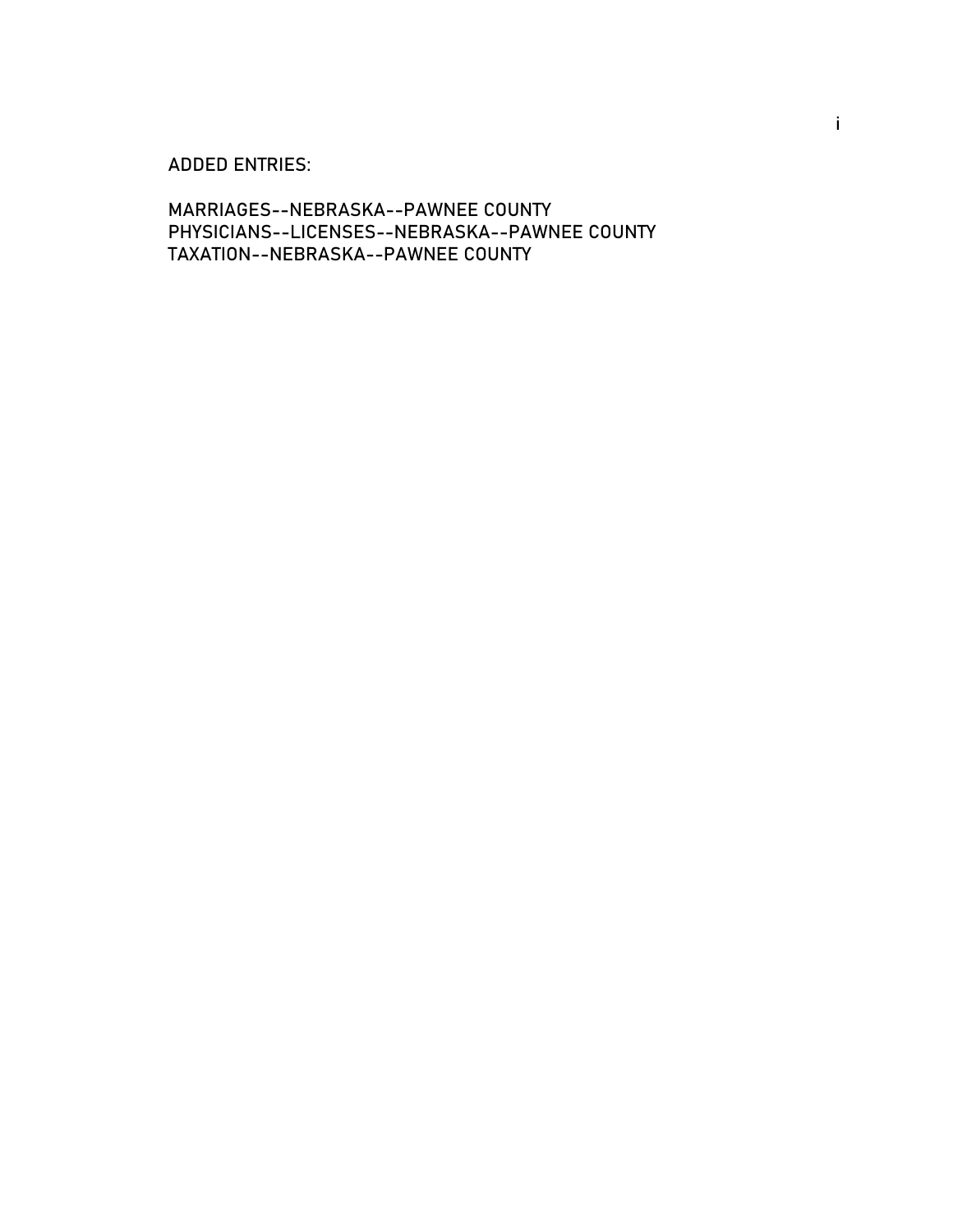No records are in storage for either the Superintendent of Schools or the individual School Districts of the county.

#### **DESCRIPTION**

SUBGROUP ONE TREASURER, 1864-1956 film SERIES ONE TAX LISTS - MICROFILM RECORD MP3897 Roll #1 Tax Lists, Personal & Real Estate, V.1 223 shots 1864-1866 1346 pp. thru #17,166 Tax Lists, Personal & Real Estate, V.2 1866 Reel #1 positive received 2/20/1978 (microfilmed for reference due to the condition of original record. Reel #2 Tax Lists, Personal & Real Estate, V.2 (sic) 673 shots p.1 (1867) 1346 pp. thru #21,701 Tax Lists, Vol. 5A p.97 (1869) Reel #3 Tax Lists, Personal & Real Estate, V.5A cont. 636 shots p.98 (1870) 1272 pp. thru #21,702 Tax Lists, Vol. 8A p.124 - Table Rock Precinct, 1873 NOTE: See inventory at end of microfilm record for Real Estate Tax Lists, 1871-1879, added to the collection in 1995 Reel #4 Tax Lists, Personal & Real Estate, V.8A cont. 684 shots p.125 - Table Rock Precinct cont., 1873 1368 pp. thru #21,703 Tax Lists, Vol. 10A p.14 - Precinct unknown, 1875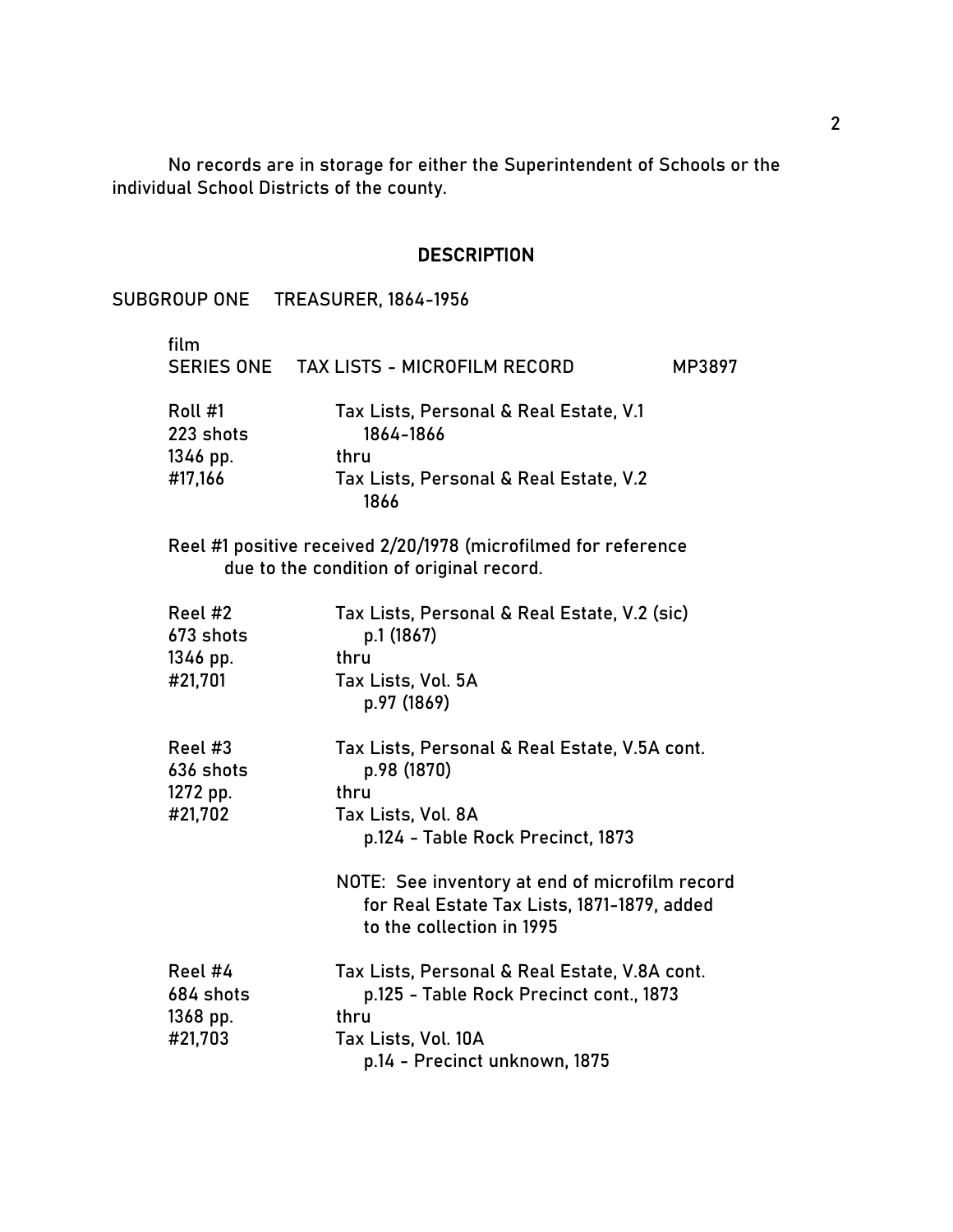| Reel #5    | Tax Lists, Personal & Real Estate, V.10A cont. |
|------------|------------------------------------------------|
| 664 shots  | p.15 - Precinct unknown, 1875                  |
| $1328$ pp. | thru                                           |
| #21,704    | Tax Lists, Vol. 13                             |
|            | p.58 - Steinauer Precinct, 1878                |
|            |                                                |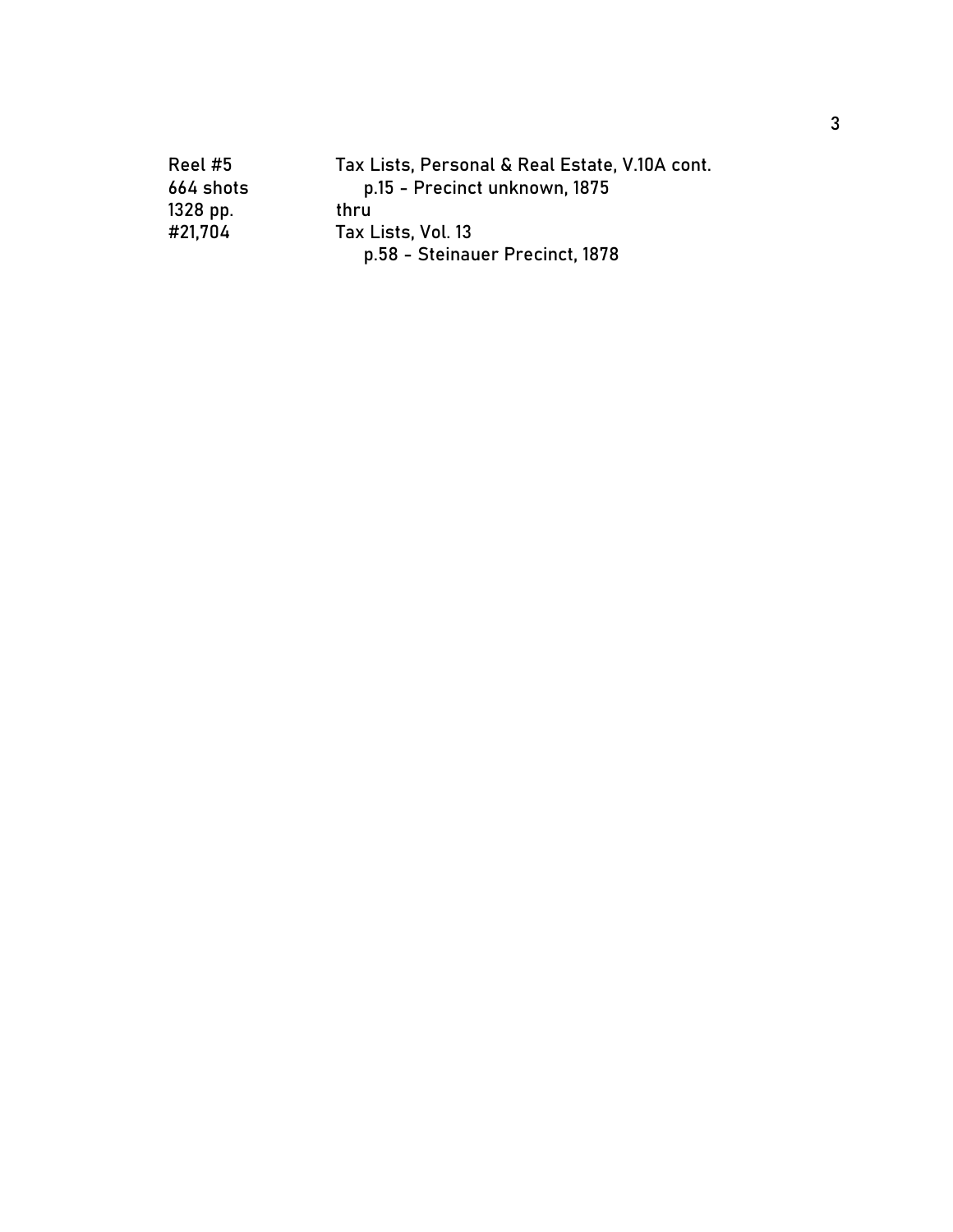| film<br><b>SERIES ONE</b>                           | <b>TAX LISTS - MICROFILM RECORD</b>                                                                                                                                                                                                                       | MP3897 |
|-----------------------------------------------------|-----------------------------------------------------------------------------------------------------------------------------------------------------------------------------------------------------------------------------------------------------------|--------|
| Reel #6<br>678 shots<br>1356 pp.<br>#21,705         | Tax Lists, Personal & Real Estate, V.13 cont.<br>p.59 - Steinauer Precinct cont., 1878<br>thru<br>Tax Lists, Vol. #16<br>p. 68 - Miles Precinct, 1881                                                                                                     |        |
| Reel #7<br>676 shots<br>1352 pp.<br>#21,706         | Tax Lists, Personal & Real Estate, V.16 cont.<br>p.69 - Miles Precinct cont., 1881<br>thru<br>Tax Lists, Vol. #18<br><b>Recapitulations, 1883</b>                                                                                                         |        |
| Reel #8<br>661 shots<br>1322 pp.<br>#21,707         | Tax Lists, Personal & Real Estate, V.19<br>p.1 - Mission Precinct, 1884<br>thru<br>Tax Lists, Vol. #21<br>p.140 - Sheridan Precinct, 1886                                                                                                                 |        |
| Reel #9<br>672 shots<br>1344 pp.<br>#21,708         | Tax Lists, Personal & Real Estate, V.21 cont.<br>p.141 - Sheridan Precinct cont., 1886<br>thru<br>Tax Lists, Vol. #24<br>p.12 - Tax Levies, 1889                                                                                                          |        |
| <b>Reel #10</b><br>653 shots<br>1306 pp.<br>#21,709 | Tax Lists, Personal & Real Estate, V.24 cont.<br>p.12B - Tax Levies, 1889 cont.<br>thru<br>Tax Lists, Vol. #26<br>p.68 - Tax Levies, 1891<br>RETAKE: Vol. #24, pp.24, 113, & 211, missed<br>in original filming, retake spliced to<br><b>END OF REEL.</b> |        |
| <b>Reel #11</b><br>675 shots<br>1350 pp.            | Tax Lists, Personal & Real Estate, V.26 cont.<br>p.69 - Tax Levies, 1891 cont.<br>thru                                                                                                                                                                    |        |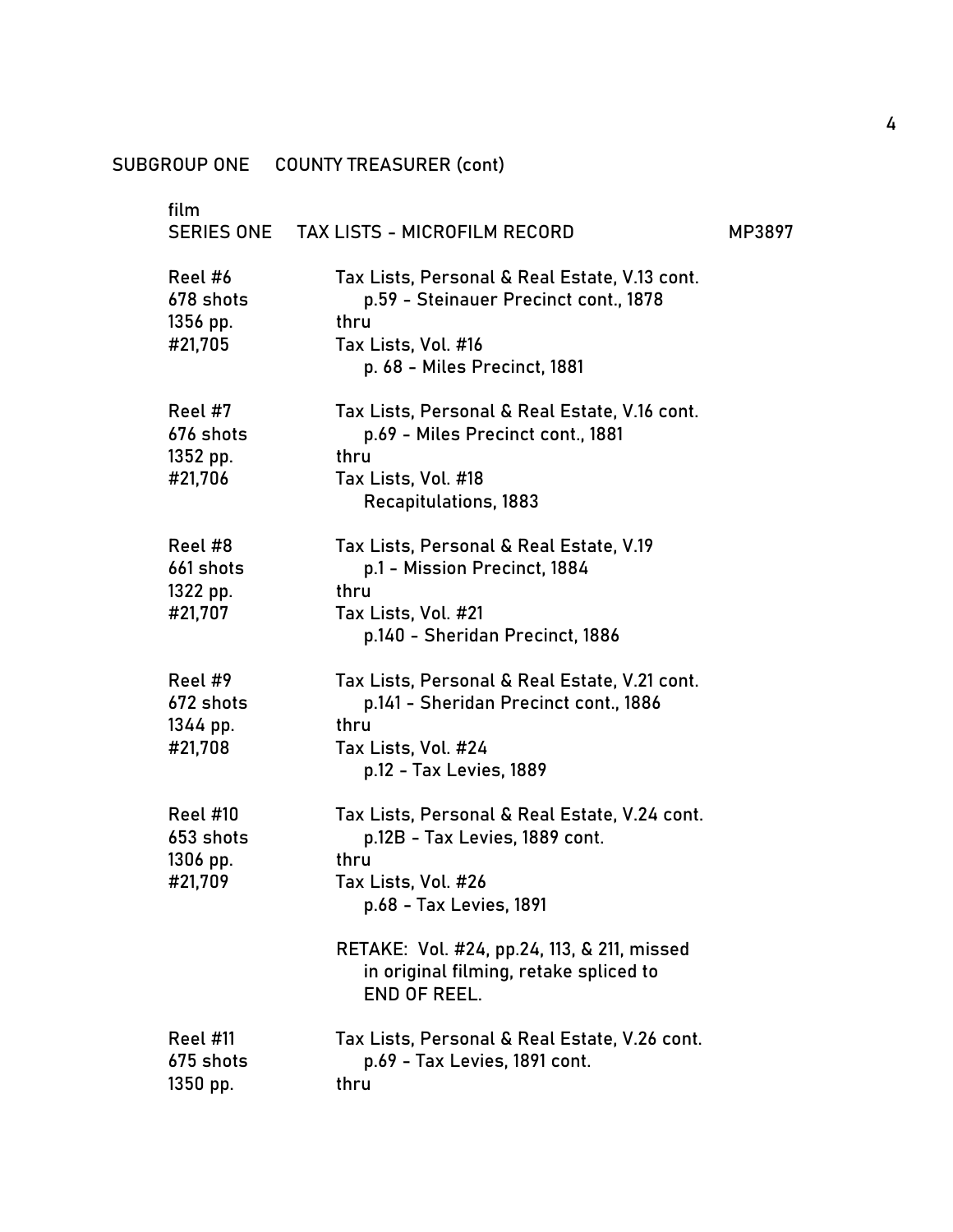#### #21,710 Tax Lists, Vol. #28 p.99 - Pawnee City, 1893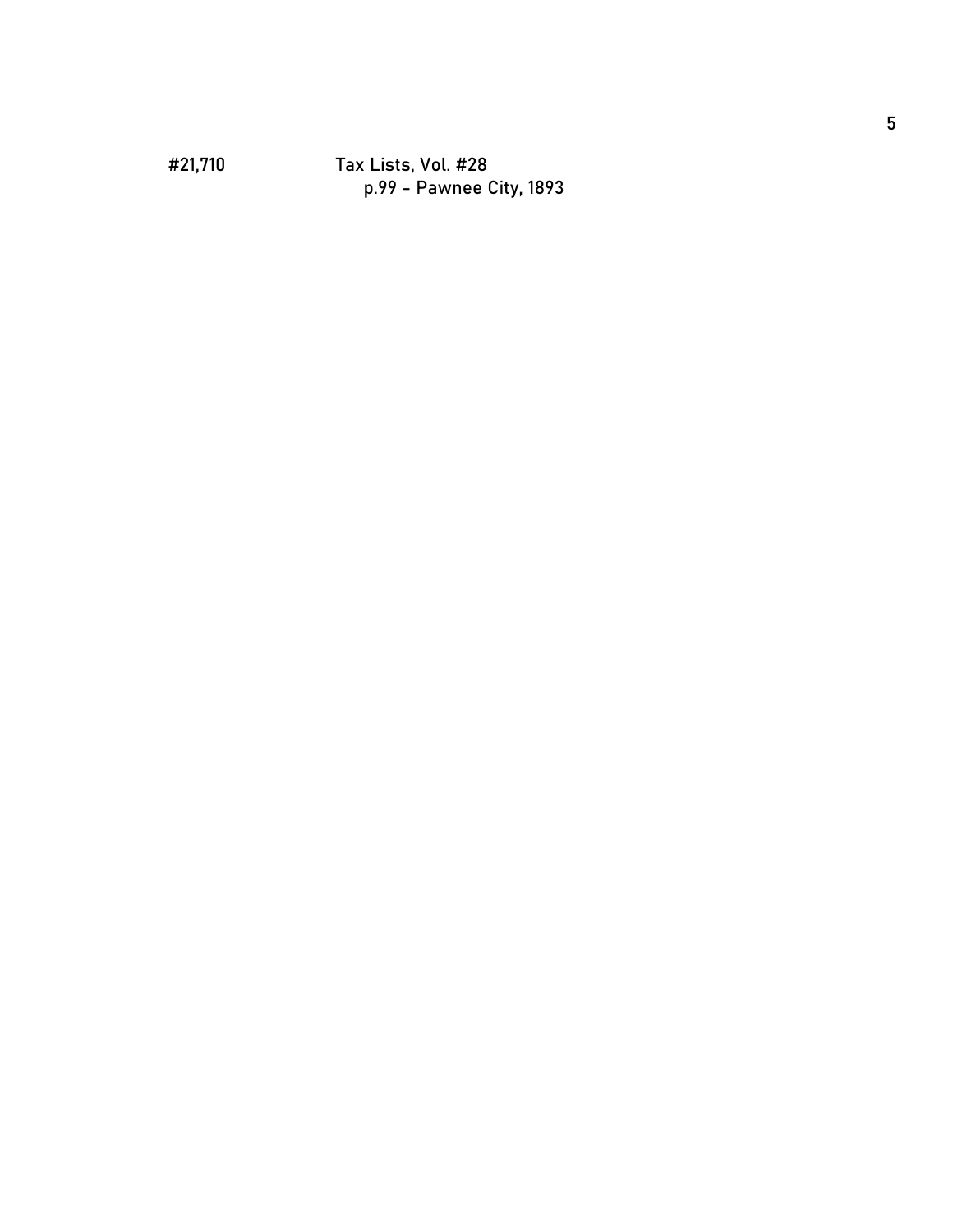| SUBGROUP ONE                                                            | <b>COUNTY TREASURER (cont)</b>                                                                                                    |        |
|-------------------------------------------------------------------------|-----------------------------------------------------------------------------------------------------------------------------------|--------|
| film                                                                    | SERIES ONE TAX LISTS - MICROFILM RECORD                                                                                           | MP3897 |
| <b>Reel #12</b><br>684 shots<br>1368 pp.<br>#21,711 Tax Lists, Vol. #30 | Tax Lists, Personal & Real Estate, V.28 cont.<br>p.100 - Pawnee City cont., 1893<br>thru                                          |        |
|                                                                         | p.147 - Tax Levies, 1895                                                                                                          |        |
|                                                                         | <b>CORRECTION: Operator's Certificate, End of Reel,</b><br>should read ending, 1895, Vol. #30                                     |        |
| <b>Reel #13</b><br>578 shots<br>$1056$ pp.                              | Tax Lists, Personal & Real Estate, V.30 cont.<br>p.148 - Tax Levies, 1895 cont.<br>thru                                           |        |
| #21,712                                                                 | Tax Lists, Vol. #32<br>p.97 - Tax Levies, 1896                                                                                    |        |
|                                                                         | <b>CORRECTION: Operator's Certificate, Start of</b><br>Reel, should read start at 1895 and county<br>as Pawnee, not Scotts Bluff. |        |
| Reel #14<br>498 shots<br>996 pp.                                        | Tax Lists, Personal & Real Estate, V.32 cont.<br>p.98 - Tax Levies, 1897 cont.<br>thru                                            |        |
| #21,713                                                                 | Tax Lists, Vol. #34<br>p.133 - Clear Creek Pr3ecinct, 1898                                                                        |        |
| <b>Reel #15</b><br>673 shots<br>1346 pp.                                | Tax Lists, Personal & Real Estate, V.34 cont.<br>p.134 - South Fork Precinct, 1898<br>thru                                        |        |
| #21,714                                                                 | Tax Lists, Vol. #36<br>p.266 - Table Rock Village, 1900                                                                           |        |
| <b>Reel #16</b><br>660 shots<br>$1320$ pp.<br>#21,715                   | Tax Lists, Personal & Real Estate, V.36 cont.<br>p.267 - Table Rock Village, Railway Addition,<br>1900<br>thru                    |        |
|                                                                         | Tax Lists, Real Estate, Vol. #38                                                                                                  |        |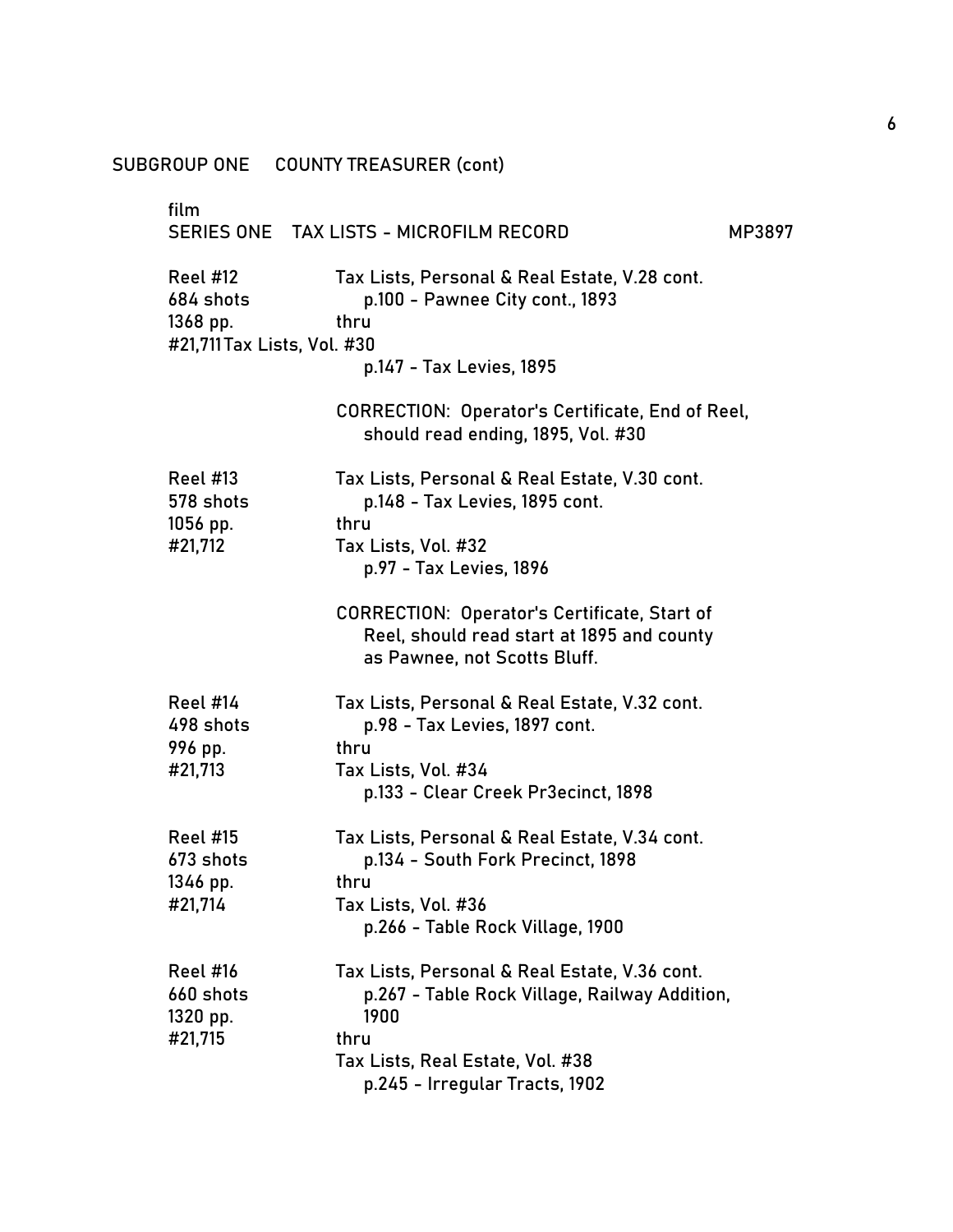| <b>Reel #17</b> | Tax Lists, Personal & Real Estate, V.38 cont. |
|-----------------|-----------------------------------------------|
| 635 shots       | p.246 - Table Rock Village, 1902              |
| $1270$ pp.      | thru                                          |
| #21,716         | Tax Lists, Vol. #40                           |
|                 | p.230 - Table Rock Village, 1904              |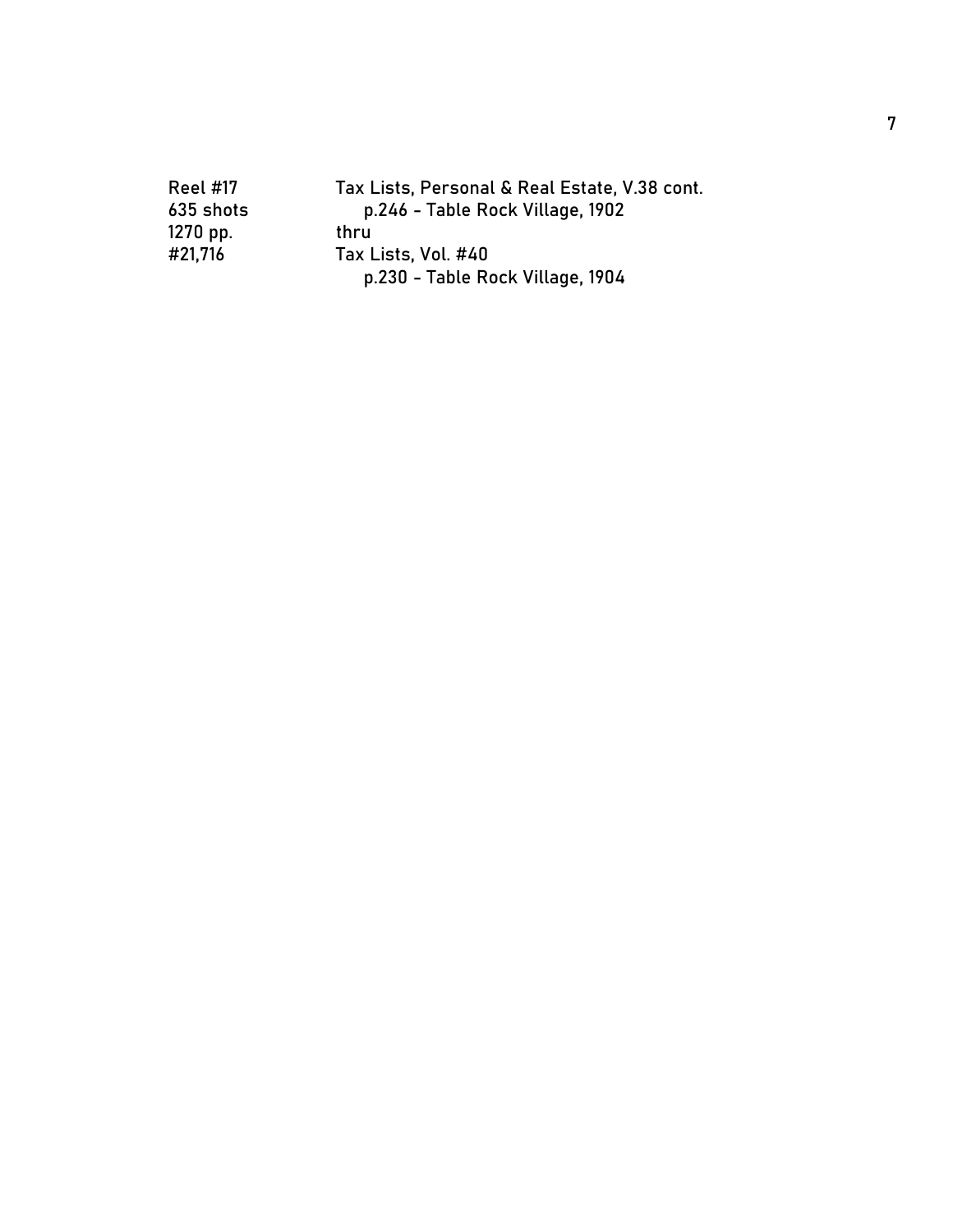| film<br><b>SERIES ONE</b>                                              | <b>TAX LISTS - MICROFILM RECORD</b><br>MP3897                                                                                                                                                                                                                                     |  |
|------------------------------------------------------------------------|-----------------------------------------------------------------------------------------------------------------------------------------------------------------------------------------------------------------------------------------------------------------------------------|--|
| <b>Reel #18</b><br>660 shots<br>1320 pp.<br>#21,717                    | Tax Lists, Personal & Real Estate, V.40 cont.<br>p.231 - Table Rock Village, 1904 cont.<br>thru<br>Tax Lists, Vol. #42<br>p.250 - Table Rock Village, Peck's Add., 1906                                                                                                           |  |
| Reel #19<br>659 shots<br>1318 pp.<br>#21,724                           | Tax Lists, Personal & Real Estate, V.42<br>p.251 - Burchard Village, 1906<br>thru<br>Tax Lists, Vol. #44<br>p.257 - Table Rock Village, Rock's Add., 1908                                                                                                                         |  |
| <b>Reel #20</b><br>623 shots<br>1246 pp.<br>#21,725                    | Tax Lists, Personal & Real Estate, V.44 cont.<br>p.358 - Burchard Village, 1908<br>thru<br>Tax Lists, Vol. #46<br>p.208 - Pawnee City, No. Pawnee Add., 1910<br>RETAKE: Vol. #45, Burchard Village, 1909,<br>p.260, missed in original filming, retake<br>spliced to END OF REEL. |  |
| <b>Reel #21</b><br>675 shots<br>1350 pp.<br>#21,726<br><b>Reel #22</b> | Tax Lists, Personal & Real Estate, V.46 cont.<br>p.209 - Pawnee City, Hazel Add., 1910<br>thru<br>Tax Lists, Vol. #48<br>p.184 - Table Rock Precinct, 1912<br>Tax Lists, Personal & Real Estate, V.48 cont.                                                                       |  |
| 644 shots<br>1288 pp.<br>#21,727                                       | p.185 - Table Rock Precinct cont., 1912<br>thru<br>Tax Lists, Vol. #50<br>p.148 - South Fork Precinct, 1914                                                                                                                                                                       |  |
| <b>Reel #23</b><br>652 shots<br>1304 pp.                               | Tax Lists, Personal & Real Estate, V.50 cont.<br>p.149 - Sheridan Precinct, 1914<br>thru                                                                                                                                                                                          |  |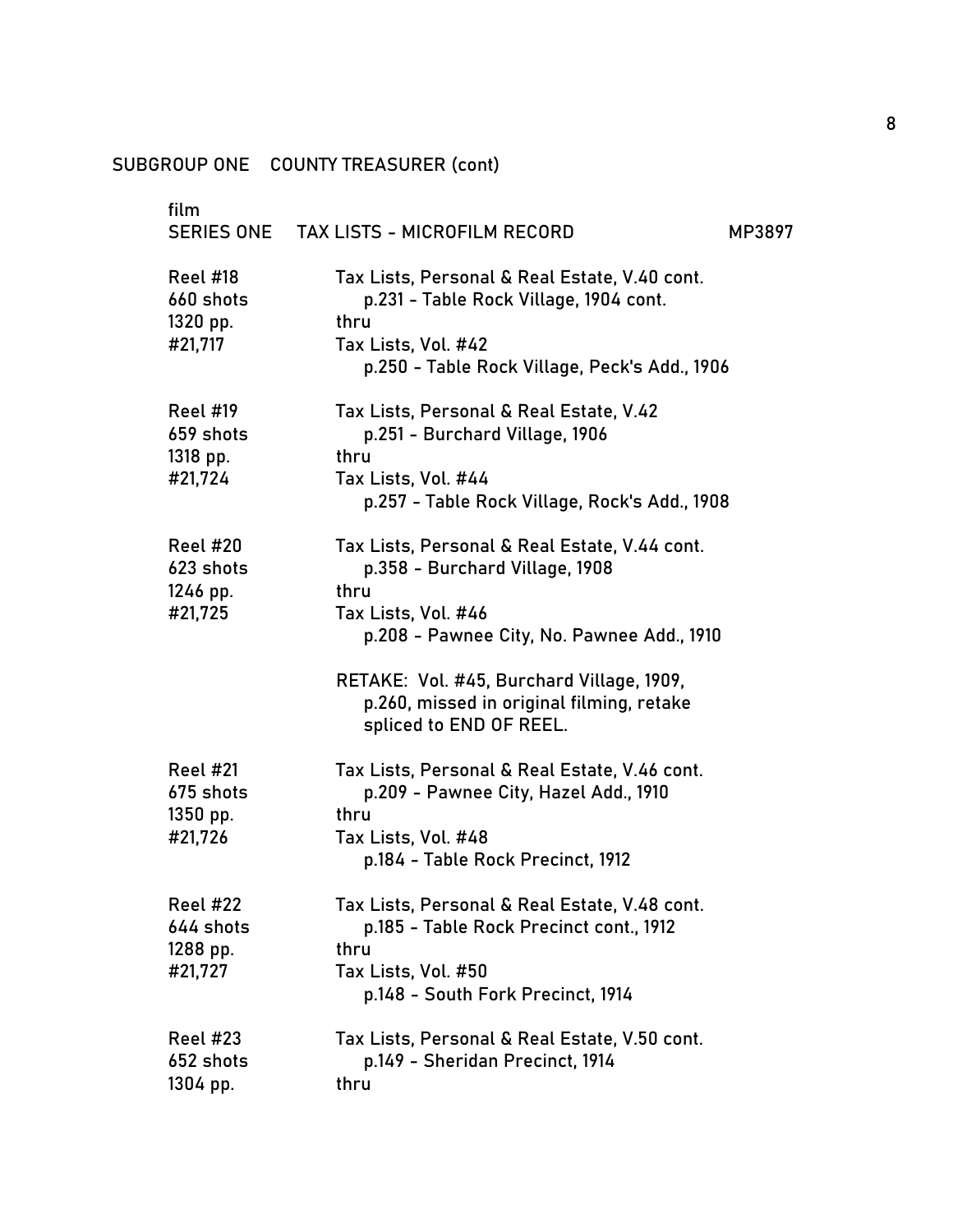| #21,728         | Tax Lists, Personal Property, Vol. #53<br>Utilities (Telephone), 1916        |
|-----------------|------------------------------------------------------------------------------|
| <b>Reel #24</b> | Tax Lists, Real Estate, Vol. #54                                             |
| 641 shots       | p.1 - Mission Creek Precinct, 1916                                           |
| 1282 pp.        | thru                                                                         |
| #21,731         | Tax Lists, Personal Property, Vol. #57<br>p.59 - Township 1, Range 12 (1918) |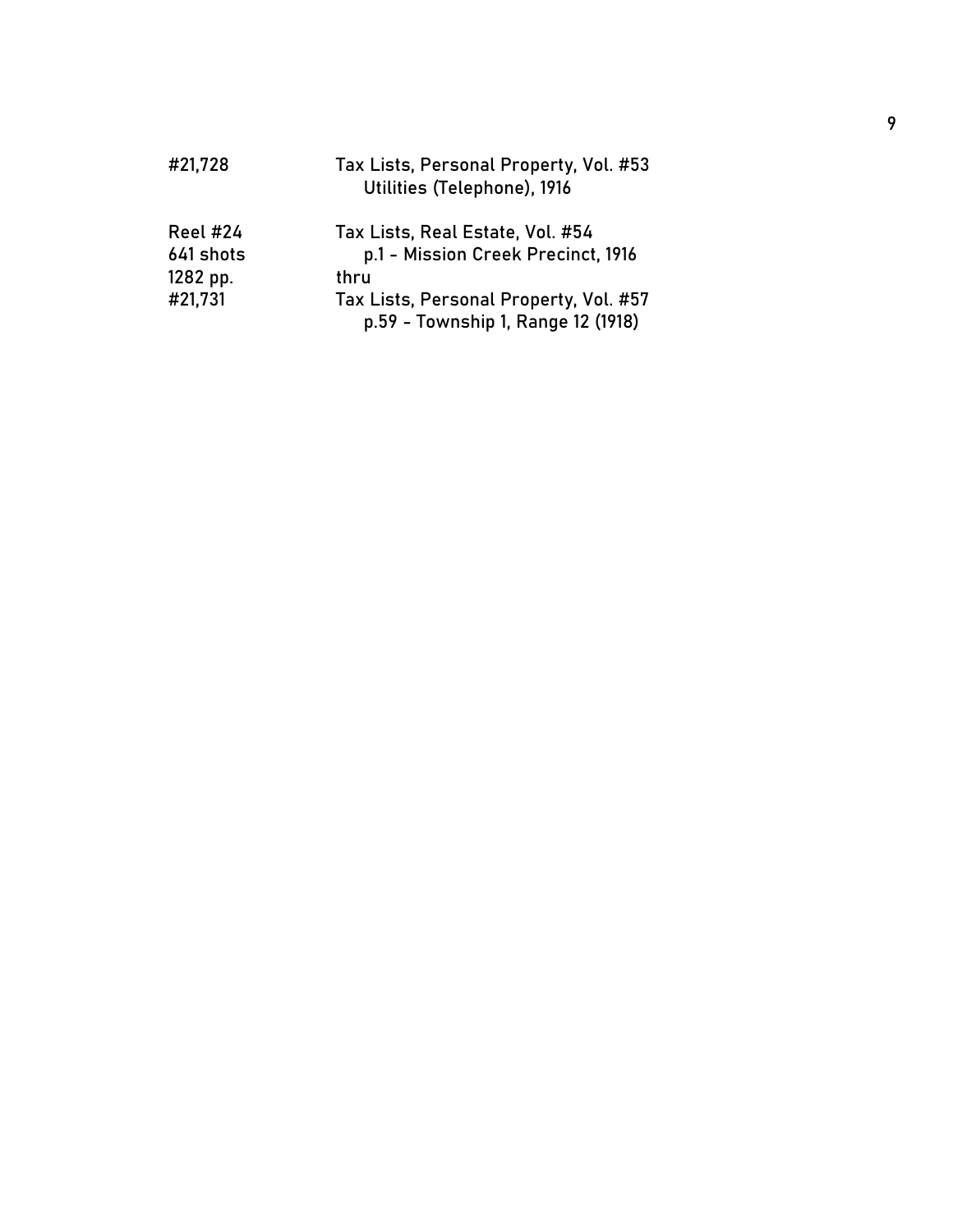| film<br><b>SERIES ONE</b>                           | TAX LISTS - MICROFILM RECORD                                                                                                                                                          | MP3897 |
|-----------------------------------------------------|---------------------------------------------------------------------------------------------------------------------------------------------------------------------------------------|--------|
| <b>Reel #25</b><br>658 shots<br>1316 pp.<br>#21,732 | Tax Lists, Personal Property, Vol. #57<br>p.60 - Township 1, Range 12 cont. (1918)<br>thru<br>Tax Lists, Real Estate, Vol. #60<br>p.197 - Burchard City, 1919                         |        |
| <b>Reel #26</b><br>660 shots<br>1320 pp.<br>#21,733 | Tax Lists, Real Estate, Vol.#60 cont.<br>p.198 - Burchard City cont., 1919<br>thru<br>Tax Lists, Real Estate, Vol. #64<br>p.89 - Township 3, Range 11 (1912)                          |        |
| <b>Reel #27</b><br>652 shots<br>1304 pp.<br>#21,    | Tax Lists, Real Estate, Vol. #64 cont.<br>p.90 - Township 3, Range 11 cont., 1912<br>thru<br>Tax Lists, Personal Property, Vol. #67<br>p.74 - Table Rock Precinct, 1923               |        |
| <b>Reel #28</b><br>672 shots<br>1344 pp.<br>#21,738 | Tax Lists, Personal Property, Vol. #67 cont.<br>p.75 - Pawnee City, 1923<br>thru<br>Tax Lists, Real Estate, Vol.#70<br>p.204 - Table Rock City, Peek's Add., 1924                     |        |
| <b>Reel #29</b><br>672 shots<br>1344 pp.<br>#21,739 | Tax Lists, Real Estate, Vol. #70 cont.<br>p.205 - Burchard City, 1924<br>thru<br>Tax Lists, Real Estate, Vol. #74<br>p.86 - Township 2, Range 11 (1926)                               |        |
| <b>Reel #30</b><br>674 shots<br>1348 pp.<br>#21,740 | Tax Lists, Real Estate, Vol. #74 cont.<br>p.87 - Township 2, Range 11,<br><b>Clark's Addition, 1926</b><br>thru<br>Tax Lists, Personal Property, Vol. #77<br>p.80 - Pawnee City, 1928 |        |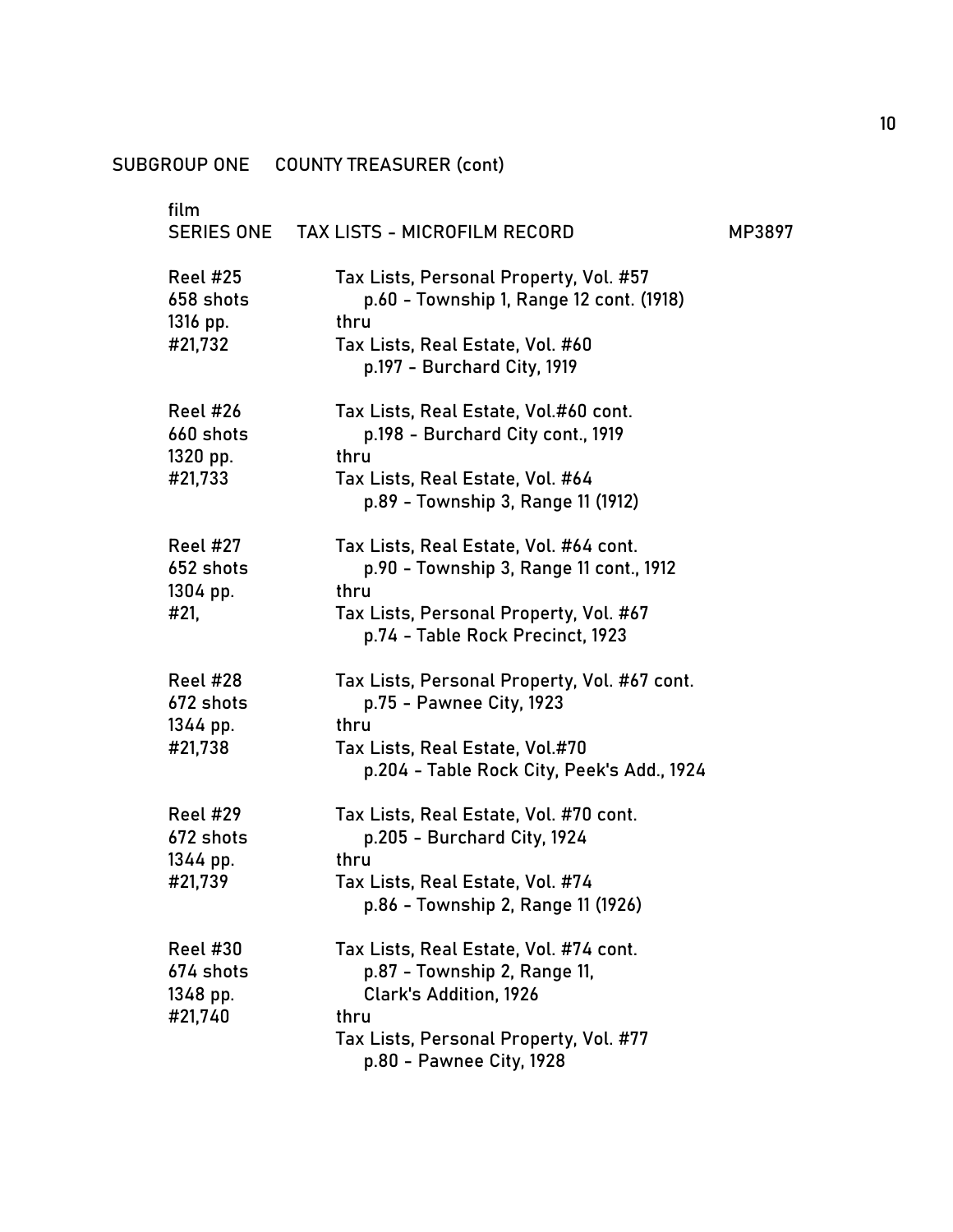| <b>Reel #31</b> | Tax Lists, Personal Property, Vol. #77 cont. |
|-----------------|----------------------------------------------|
| 653 shots       | p.81 - Pawnee City cont., 1928               |
| $1306$ pp.      | thru                                         |
| #21,742         | Tax Lists, Real Estate, Vol. #80             |
|                 | p.173 - Pawnee City, Hollinshead Add., 1929  |
|                 |                                              |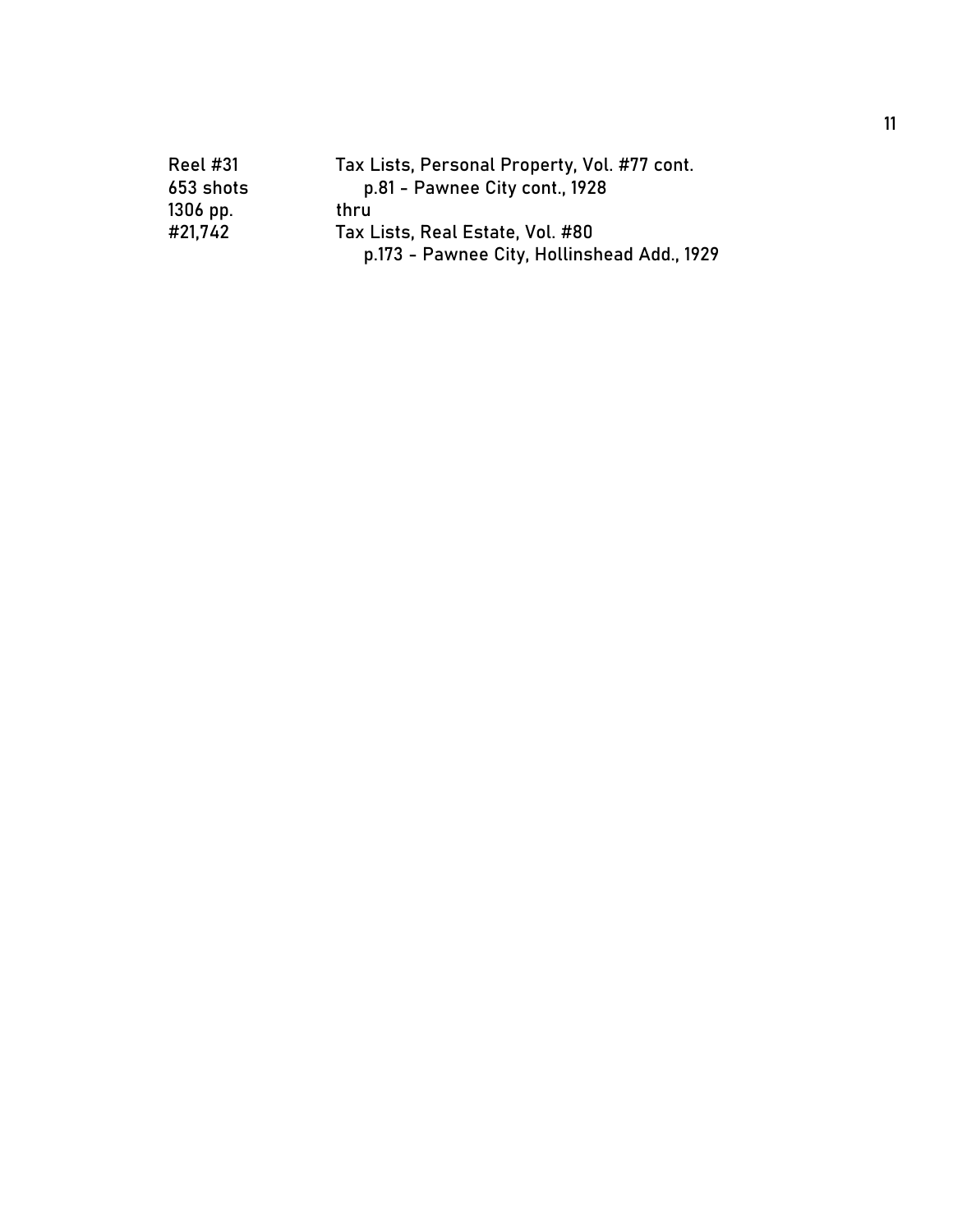| film                                                | SERIES ONE TAX LISTS - MICROFILM RECORD                                                                                                                                                         | MP3897 |
|-----------------------------------------------------|-------------------------------------------------------------------------------------------------------------------------------------------------------------------------------------------------|--------|
| <b>Reel #32</b><br>641 shots<br>1282 pp.<br>#21,743 | Tax Lists, Real Estate, Vol. #80 cont.<br>p.174 - Pawnee City, Huben's Add., 1929<br>thru<br>Tax Lists, Personal Property, Vol. #83<br>p.62 - South Fork Precinct, 1931                         |        |
| <b>Reel #33</b><br>620 shots<br>1240 pp.<br>#21,744 | Tax Lists, Personal Property, Vol. #83 cont.<br>p.63 - South Fork Precinct cont., 1931<br>thru<br>Tax Lists, Real Estate, Vol. #86<br>p.50 - Miles Precinct, 1932                               |        |
|                                                     | Reels 2-30 positives received 2/17/1987                                                                                                                                                         |        |
| <b>Reel #34</b><br>634 shots<br>1268 pp.<br>#21,745 | Tax Lists, Real Estate, Vol. #86 cont.<br>p.51 - Miles Precinct cont., 1932<br>thru<br>Tax Lists, Real Estate, Vol. #88<br>p.102 - Township 3, Range 10<br><b>Steinauer Precinct, 1933</b>      |        |
| <b>Reel #35</b><br>634 shots<br>1268 pp.<br>#21,746 | Tax Lists, Real Estate. Vol. #88 cont.<br>p.103 - Township 3, Range 10<br><b>Steinauer Preinct cont., 1933</b><br>thru<br>Tax Lists, Real Estate, Vol. #90<br>p.77 - Township 1, Range 11, 1934 |        |
| <b>Reel #36</b><br>638 shots<br>1276 pp.<br>#21,747 | Tax Lists, Real Estate, Vol. #90 cont.<br>p.78 - Township 2, Range 11, 1934<br>thru<br>Tax Lists, Real Estate, Vol. #92<br>Township 2, Range 12, 1935                                           |        |
| <b>Reel #37</b><br>648 shots<br>1296 pp.            | Tax Lists, Real Estate, Vol. #92 cont.<br><b>Township 3, Range 12, 1935</b><br>thru                                                                                                             |        |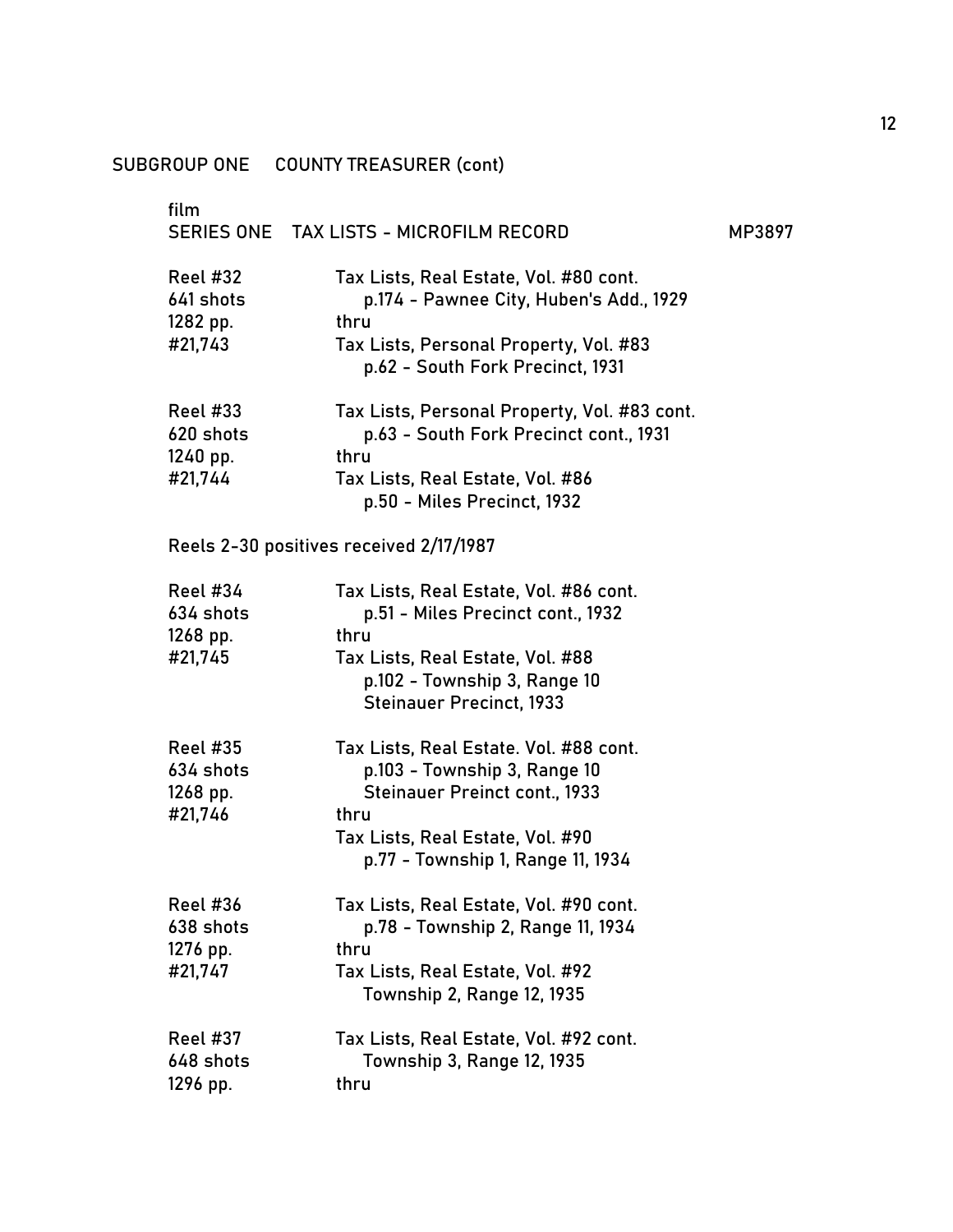#21,750 Tax Lists, Real Estate, Vol. #94 p.200 - Pawnee City, Irregular Tracts, 1936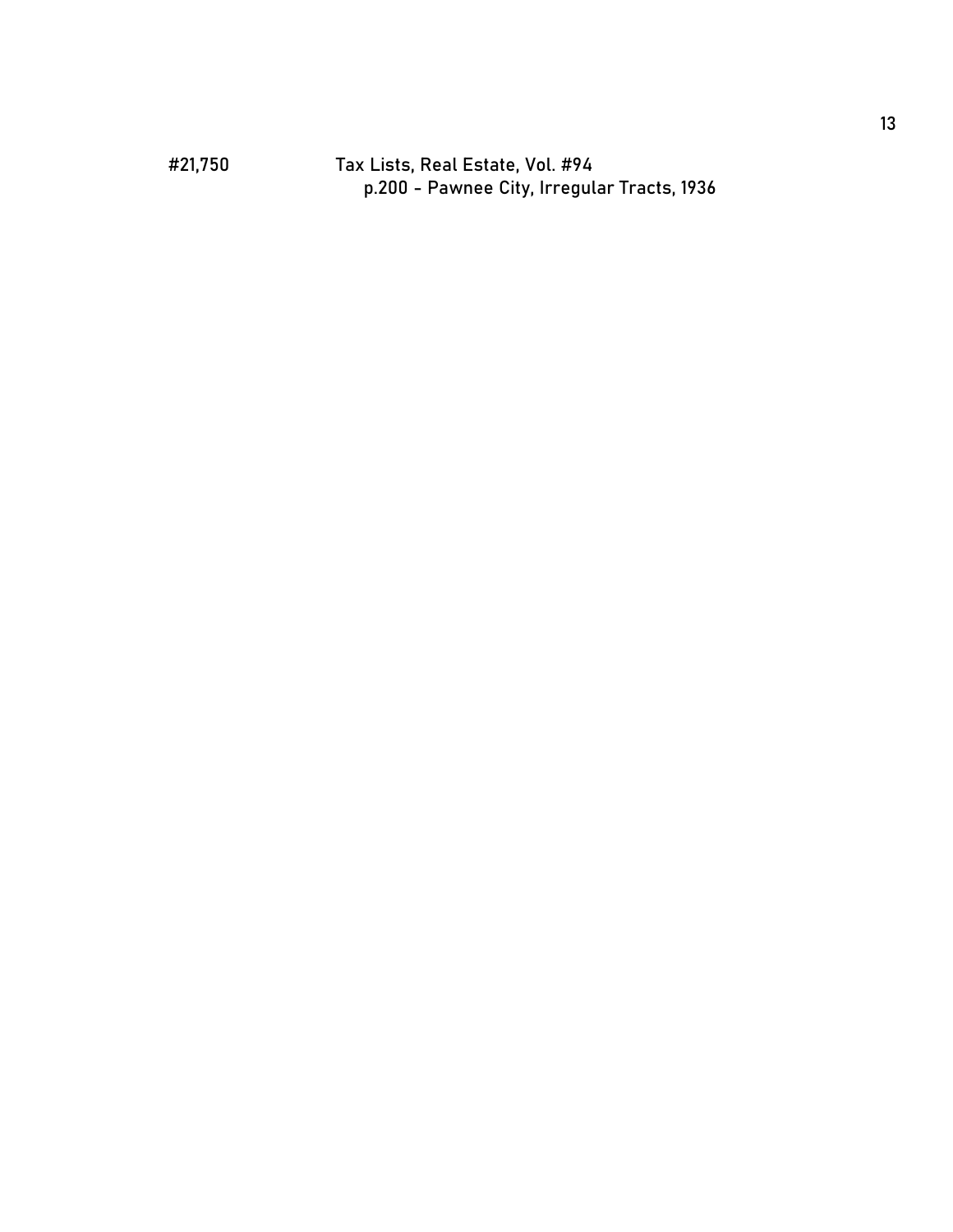| film                                     | <b>TAX LISTS - MICROFILM RECORD</b>                                                                                  |
|------------------------------------------|----------------------------------------------------------------------------------------------------------------------|
| SERIES ONE                               | MP3897                                                                                                               |
| <b>Reel #38</b><br>611 shots<br>1222 pp. | Tax Lists, Real Estate, Vol. #94 cont.<br>p.201 - Pawnee City, Irregular Tracts, 1936<br>thru                        |
| #21,751                                  | Tax Lists, Real Estate, Vol. #97<br>p.67 - Steinauer Precinct, 1937                                                  |
|                                          | NOTE: Frame #91 begins Motor Vehicle Tax Lists                                                                       |
| <b>Reel #39</b><br>633 shots<br>1266 pp. | Tax Lists, Real Estate, Vol. #97 cont.<br>p.68 - Steinauer Precinct cont., 1937<br>thru                              |
| #21,752                                  | Tax Lists, Personal Property, Vol. #99<br>p.217 - Utilities (Telephone), 1938                                        |
| <b>Reel #40</b><br>572 shots<br>1144 pp. | Tax Lists, Personal Property, Vol. #99 cont.<br>p.218 - Utilities cont. (Telephone), 1938<br>thru                    |
| #21,753                                  | Tax Lists, Personal Property, Vol. #102<br>p.61 - Township 3, Range 10<br><b>Steinauer Precinct, 1939</b>            |
| <b>Reel #41</b><br>585 shots<br>1170 pp. | Tax Lists, Personal Property, Vol. #102 cont.<br>p.62 - Township 3, Range 11<br><b>Steinauer Preinct cont., 1939</b> |
| #21,754                                  | thru<br>Tax Lists, Motor Vehicle, Vol. #104<br>Township 1, Range 12, South Fork Pct, 1939                            |
| <b>Reel #42</b><br>623 shots<br>1246 pp. | Tax Lists, Motor Vehicle, Vol.#104 cont.<br>Township 2, Range 12, Sheridan Pct, 1939<br>thru                         |
| #21.                                     | Tax Lists, Real Estate, Vol. #106<br>p.252 - Armour City, 1940                                                       |
| <b>Reel #43</b><br>633 shots             | Tax Lists, Real Estate, Vol. #106 cont.<br>p.253 - Tate City, 1940<br>thru                                           |
| 1266 pp.                                 |                                                                                                                      |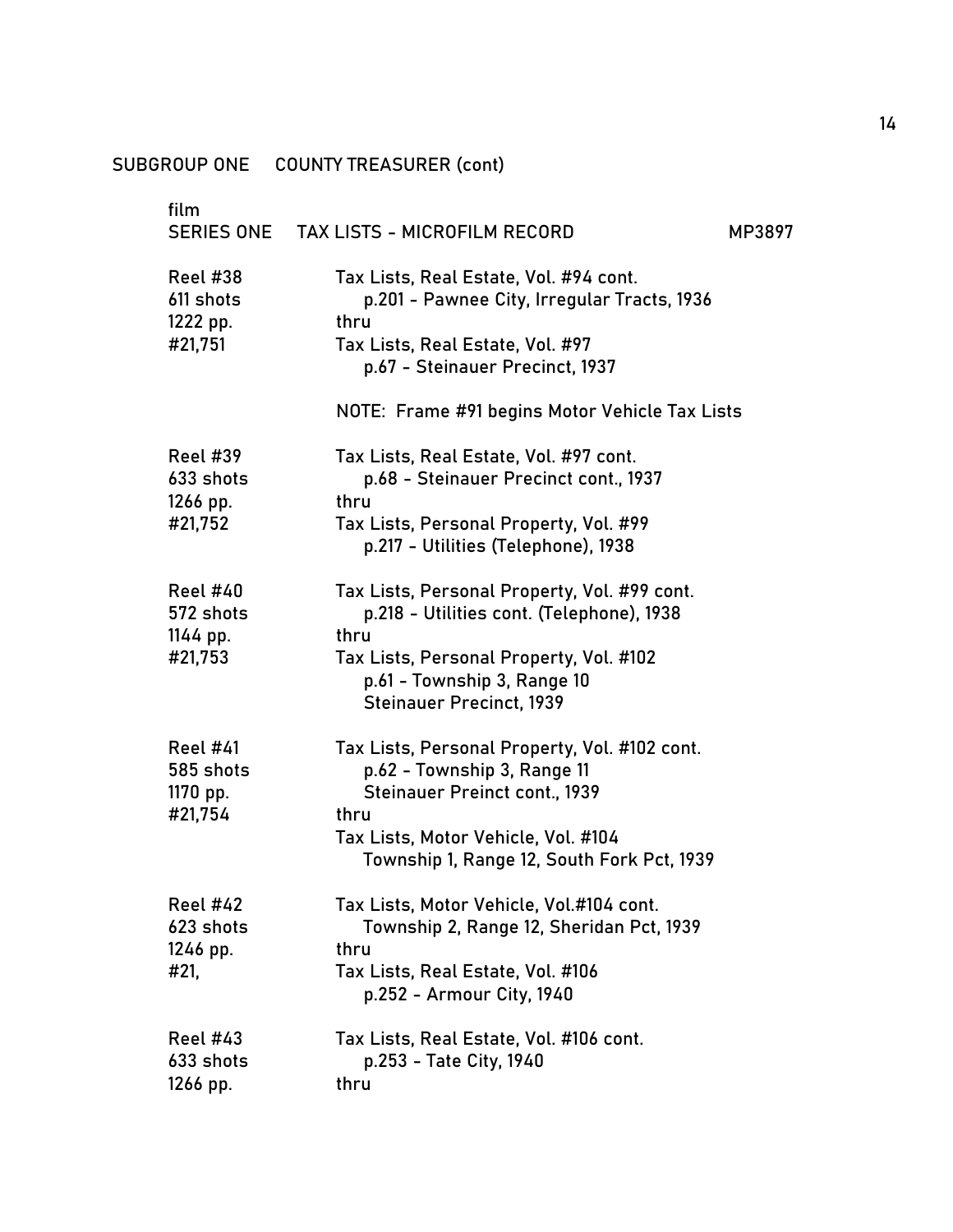#21,758 Tax Lists, Real Estate, Vol. #109 p.136 - Township 3, Range 12 Table Rock Precinct, 1941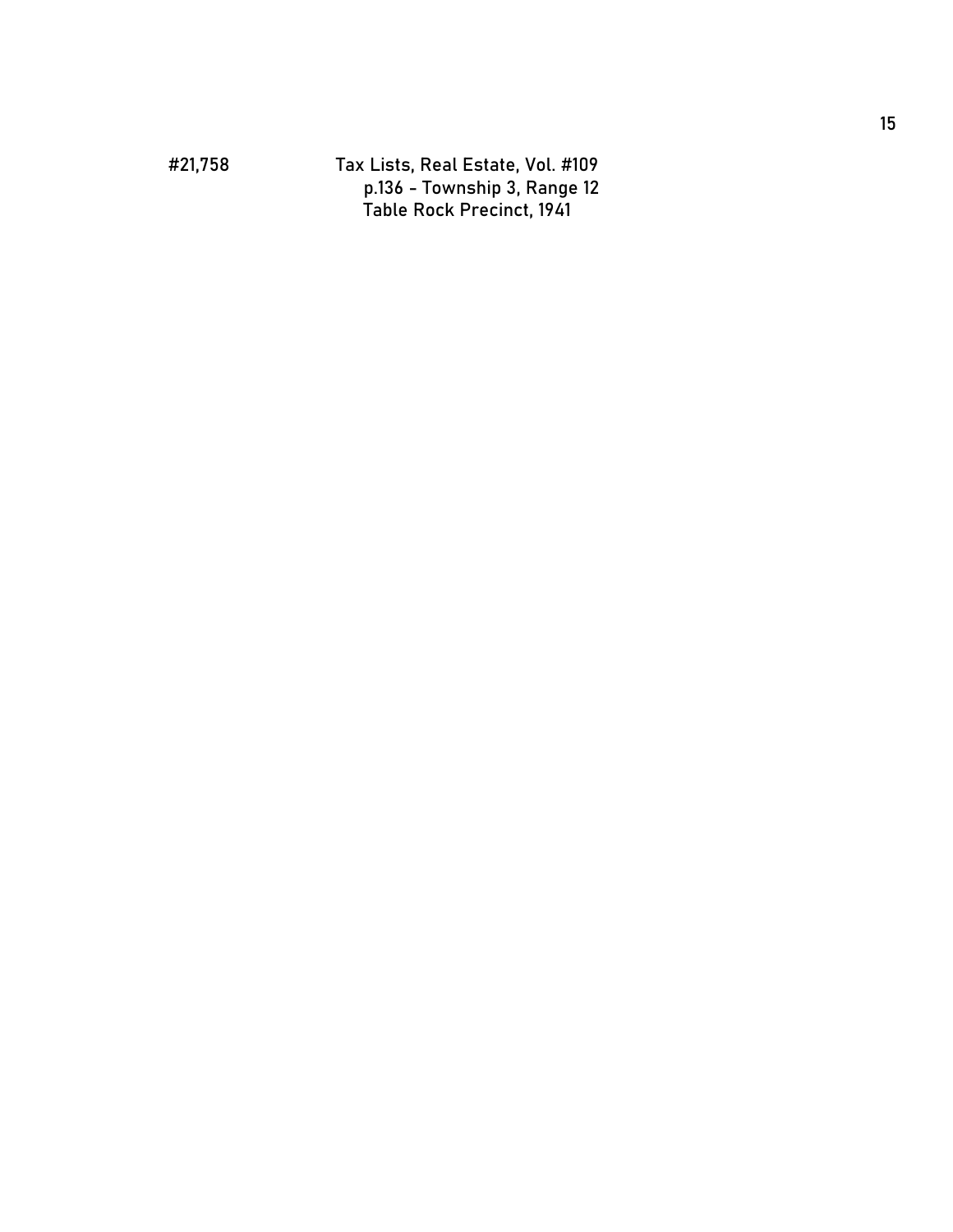| film                                                | SERIES ONE TAX LISTS - MICROFILM RECORD                                                                                                                                                                       | MP3897 |
|-----------------------------------------------------|---------------------------------------------------------------------------------------------------------------------------------------------------------------------------------------------------------------|--------|
| Reel #44<br>635 shots<br>1270 pp.<br>#21,759        | Tax Lists, Real Estate, Vol. #109 cont.<br>p.137 - Township 3, Range 12<br>Table Rock Precinct cont., 1941<br>thru<br>Tax Lists, Real Estate, Vol. #111<br>p.219 - DuBois City, 1942                          |        |
| <b>Reel #45</b><br>631 shots<br>1262 pp.<br>#21,760 | Tax Lists, Real Estate, Vol. #111 cont.<br>p.220 - DuBois City, Mallory's Add., 1942<br>thru<br>Tax Lists, Real Estate, Vol. #114<br>p.122 - Township 1, Range 12<br>South Fork Precinct, 1943                |        |
| <b>Reel #46</b><br>628 shots<br>1256 pp.<br>#21,764 | Tax Lists, Real Estate, Vol. #114 cont.<br>p.123 - Township 2, Range 12<br>South Fork Precinct cont., 1943<br>thru<br>Tax Lists, Real Estate, Vol. #117<br>p.71 - Township 1, Range 11<br>Clay Precinct, 1944 |        |
| <b>Reel #47</b><br>640 shots<br>1280 pp.<br>#21,765 | Tax Lists, Real Estate. Vol. #117 cont.<br>p.72 - Township 1, Range 11<br>Clay Precinct cont., 1944<br>thru<br>Tax Lists, Real Estate, Vol. #119<br>p.207 - Table Rock City, 1945                             |        |
| <b>Reel #48</b><br>635 shots<br>1270 pp.<br>#21,766 | Tax Lists, Real Estate, Vol. #119 cont.<br>p.208 - Table Rock City, RR Addition, 1945<br>thru<br>Tax Lists, Personal & Motor Vehicle, Vol. #122<br>p.58, T3-R10, Steinauer Precinct, 1947                     |        |
| <b>Reel #49</b><br>635 shots                        | Tax Lists, Personal & Motor Vehicle, Vol. #122<br>p.59, T1-R11, Clay Precinct, 1947                                                                                                                           |        |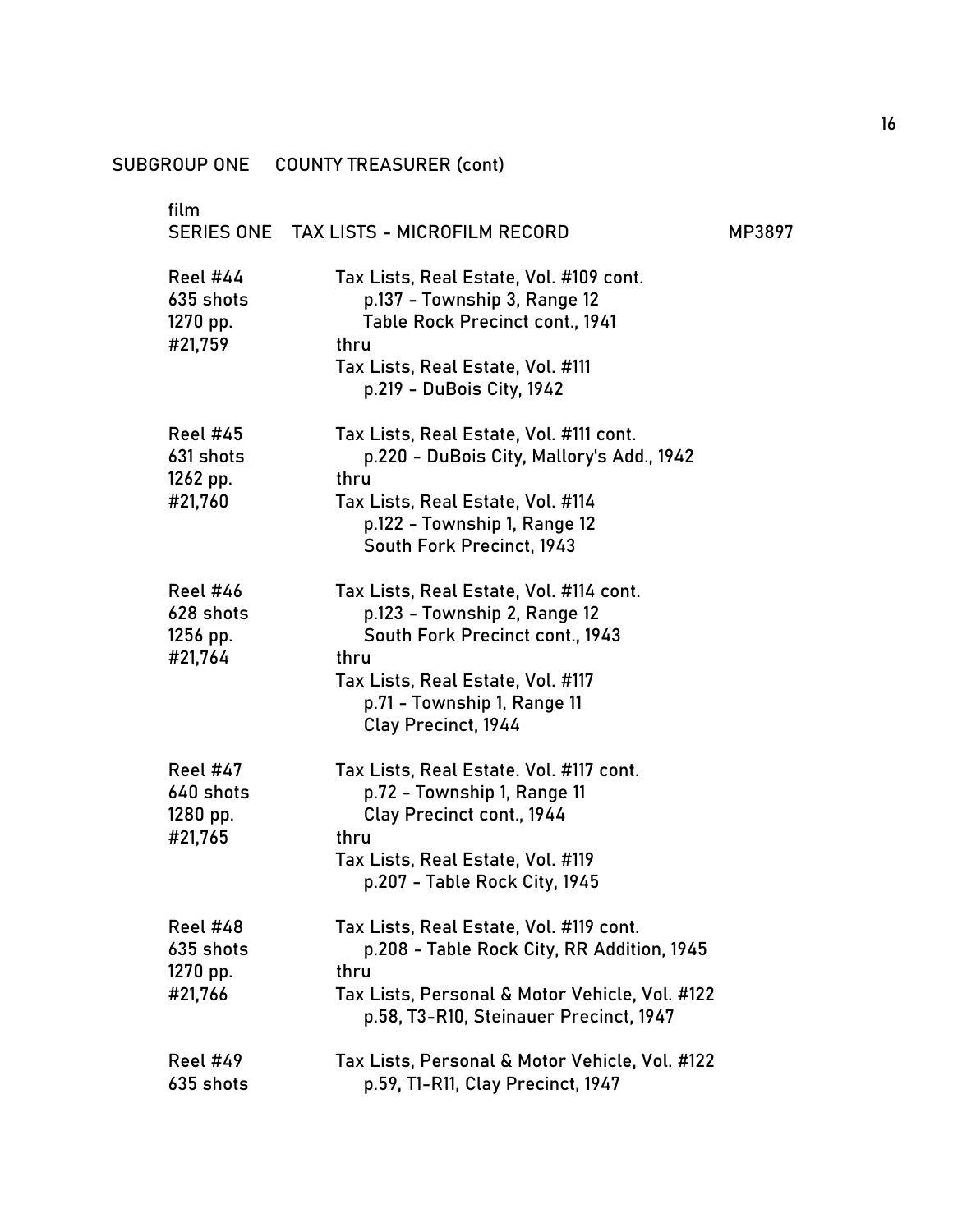1270 pp. thru

Tax Lists, Personal & Motor Vehicle, Vol. #124 p.186 - Burchard City, 1948

CORRECTION: Vol. 124, frame target should read 1948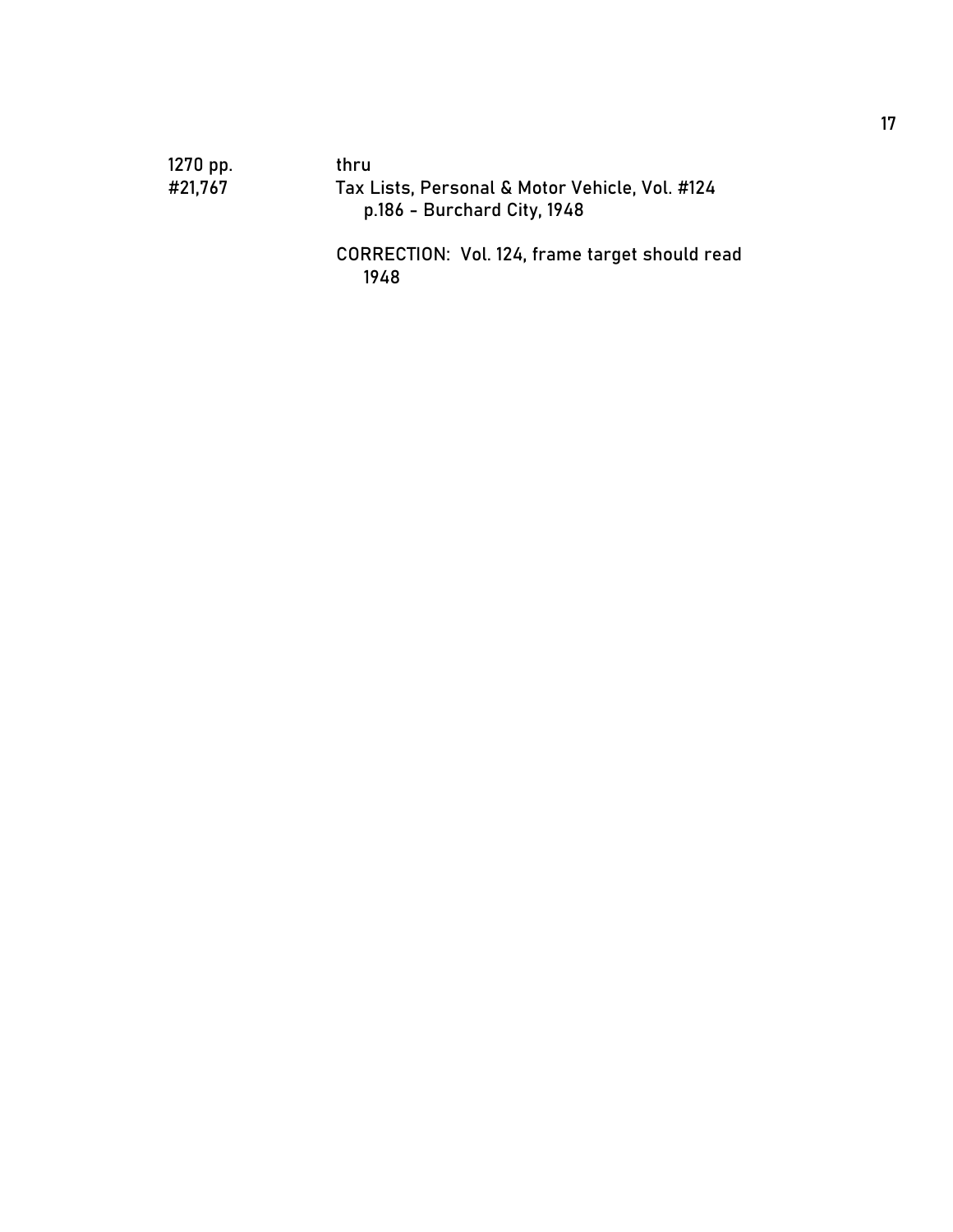| film<br><b>SERIES ONE</b>                           | <b>TAX LISTS - MICROFILM RECORD</b>                                                                     | MP3897 |
|-----------------------------------------------------|---------------------------------------------------------------------------------------------------------|--------|
|                                                     |                                                                                                         |        |
| <b>Reel #50</b><br>633 shots                        | Tax Lists, Personal & Motor Vehicle, Vol. #124<br>p.187 - Steinauer City, 1948                          |        |
| 1266 pp.<br>#21,768                                 | thru<br>Tax Lists, Real Estate, Vol. #127<br>p.78 - Township 1, Range 11<br>Clay Precinct, 1949         |        |
| <b>Reel #51</b><br>638 shots<br>1276 pp.<br>#21,769 | Tax Lsits, Real Estate, Vol. #127 cont.<br>p.79 - Township 2, Range 11<br>Pawnee Precinct, 1949<br>thru |        |
|                                                     | Tax Lists, Real Estate, Vol. #129<br>p.198 - Table Rock City, 1950                                      |        |
| <b>Reel #52</b><br>635 shots<br>1370 pp.            | Tax Lists, Real Estate, Vol. #129 cont.<br>p.199 - Table Rock City cont., 1950<br>thru                  |        |
| #21,770                                             | Tax Lists, Personal & Motor Vehicle, Vol. #132<br>p.16 - District #4, 1952                              |        |
| <b>Reel #53</b><br>633 shots<br>1266 pp.            | Tax Lists, Personal & Motor Vehicle, Vol. #132<br>p.17 - District #4 cont., 1952<br>thru                |        |
| #21,777                                             | Tax Lists, Personal Property, Vol. #134<br>p.21 - District #6, 1953                                     |        |
| <b>Reel #54</b><br>643 shots                        | Tax Lists, Personal Property, Vol. #134<br>p.22 - District #7, 1953                                     |        |
| 1286 pp.<br>#21,778                                 | thru<br>Tax Lists, Personal Property, Vol. #136<br>p.81 - District #25, 1954                            |        |
| <b>Reel #55</b><br>630 shots                        | Tax Lists, Personal Property, Vol. #136 cont.<br>p.82 - District #27, 1954<br>thru                      |        |
| $1260$ pp.<br>#21,779                               | Tax Lists, Personal Property, Vol. #138<br>p.107 - District #35, 1955                                   |        |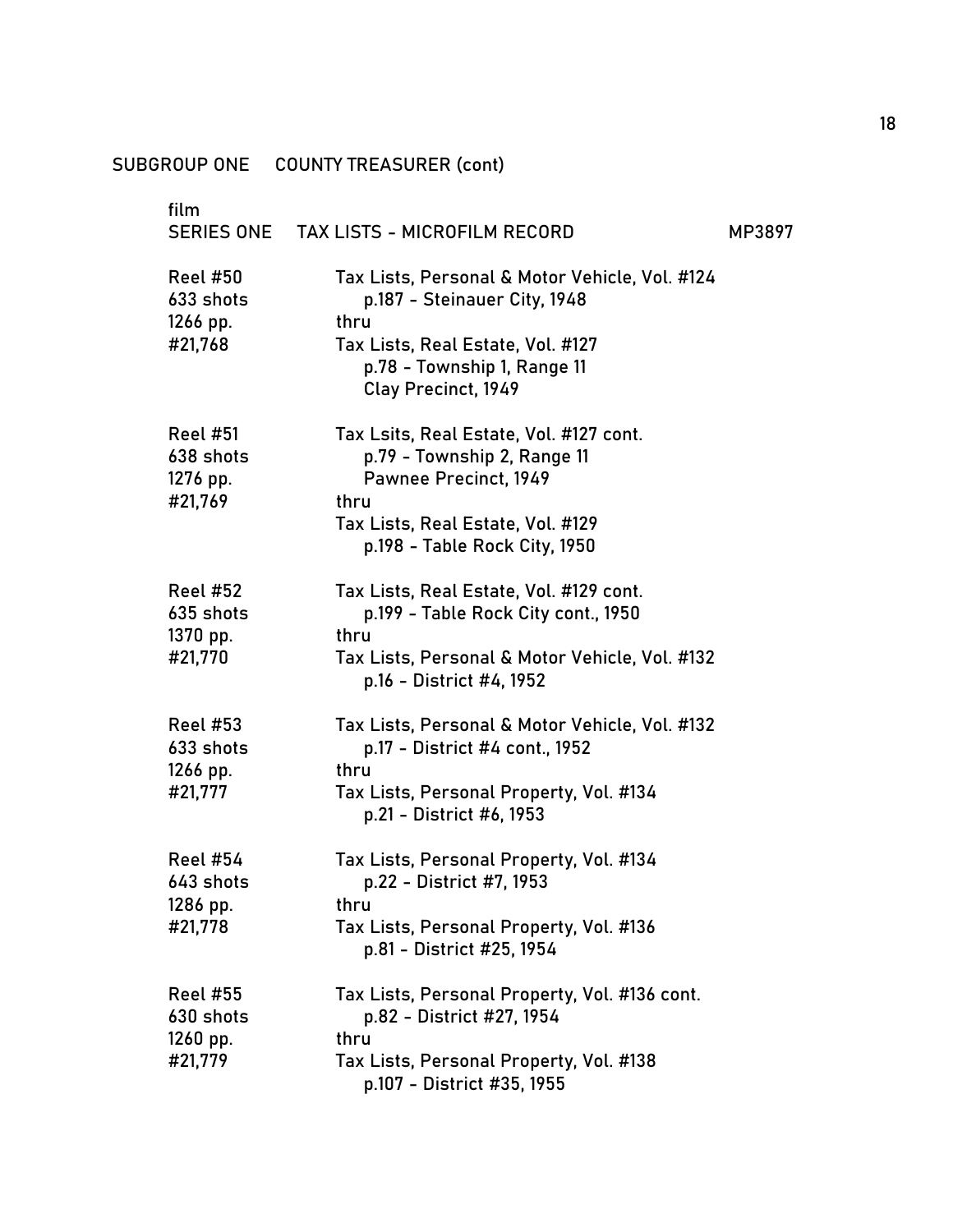| <b>Reel #56</b> | Tax Lists, Personal Property, Vol. #138 cont. |
|-----------------|-----------------------------------------------|
| 624 shots       | p.108 - District #37, 1955                    |
| 1248 pp.        | thru                                          |
| #21,780         | Tax Lists, Personal Property, Vol. #140       |
|                 | p.131 - District #60, 1956                    |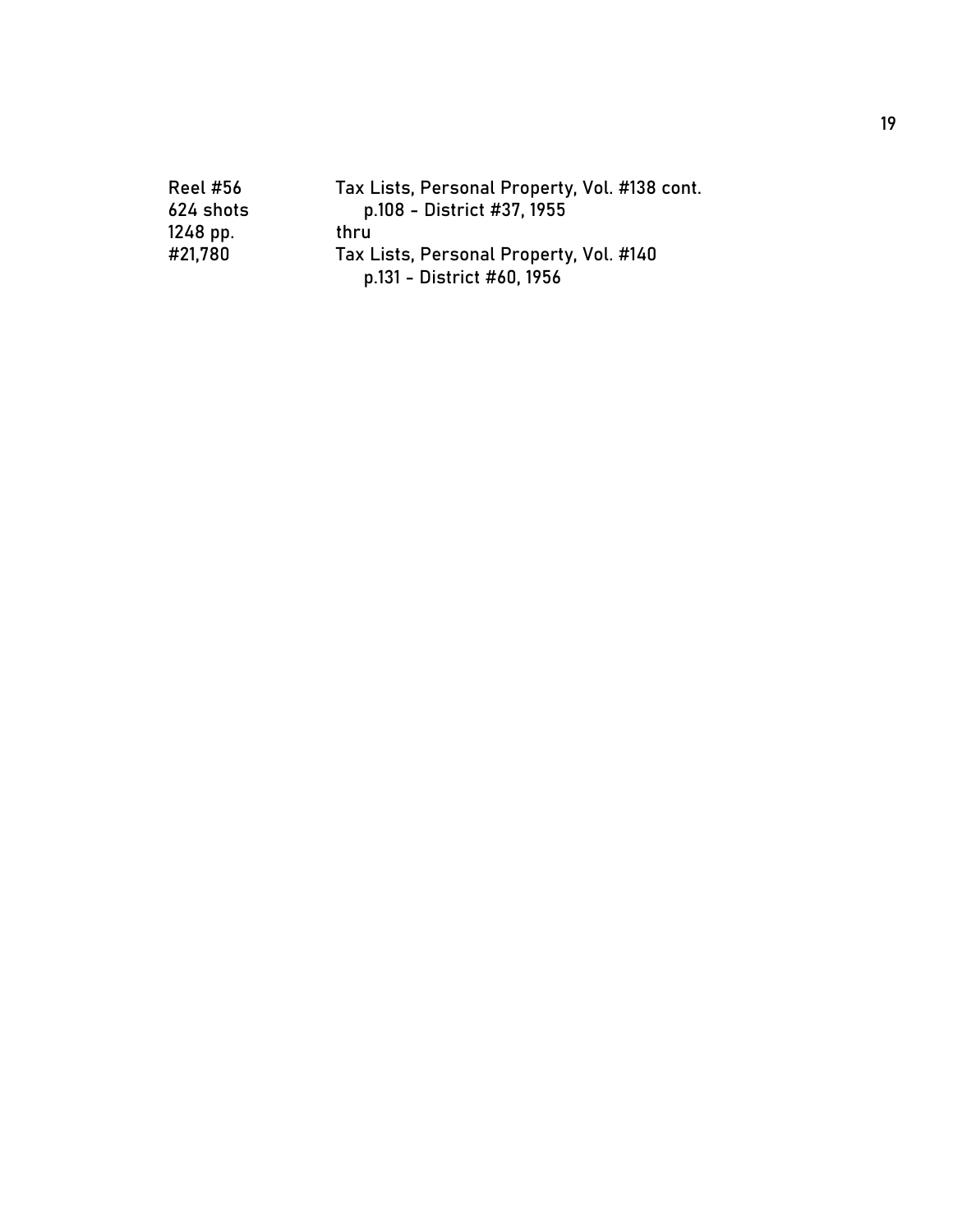| film                                               | SERIES ONE TAX LISTS - MICROFILM RECORD                                                                                                                 | MP3897 |
|----------------------------------------------------|---------------------------------------------------------------------------------------------------------------------------------------------------------|--------|
| <b>Reel #57</b><br>423 shots<br>846 pp.<br>#21,781 | Tax Lists, Personal Property, Vol. #140 cont.<br>p.132 - District #61, 1956<br>thru<br>Tax Lists, Personal Property, Vol. #141<br>Recapitulations, 1956 |        |
|                                                    | SERIES ONE TAX LISTS (Additions)                                                                                                                        |        |
| microfilmed.                                       | NOTE: The following volumes added in 1995 are not yet                                                                                                   |        |
| Vols. #<br>Vols. $#$                               | Real Estate Tax Lists, 1871-1872 (2 vols)<br>Real Estate Tax Lists, 1876-1879 (4 vols)                                                                  |        |
|                                                    | SERIES TWO DELINQUENT TAX LISTS, 1864-1880                                                                                                              |        |
|                                                    | Vol. #1 Delinquent Tax List, 1864-1880                                                                                                                  |        |
|                                                    | SERIES THREE TAX SALE & REDEMPTION RECORDS, 1902-1926                                                                                                   |        |
|                                                    | Vol. #1Tax Sale Record, 1902-1926                                                                                                                       |        |
| SUBGROUP TWO ASSESSOR                              |                                                                                                                                                         |        |
|                                                    | There are currently no records in storage for the office                                                                                                |        |

of Pawnee County Assessor.

SUBGROUP THREE COUNTY BOARD OF COMMISSIONERS

The minutes of the Board of Commissioners and supplemental documents of the Board remain at Pawnee County courthouse.

SUBGROUP FOUR COUNTY CLERK, 1857-1994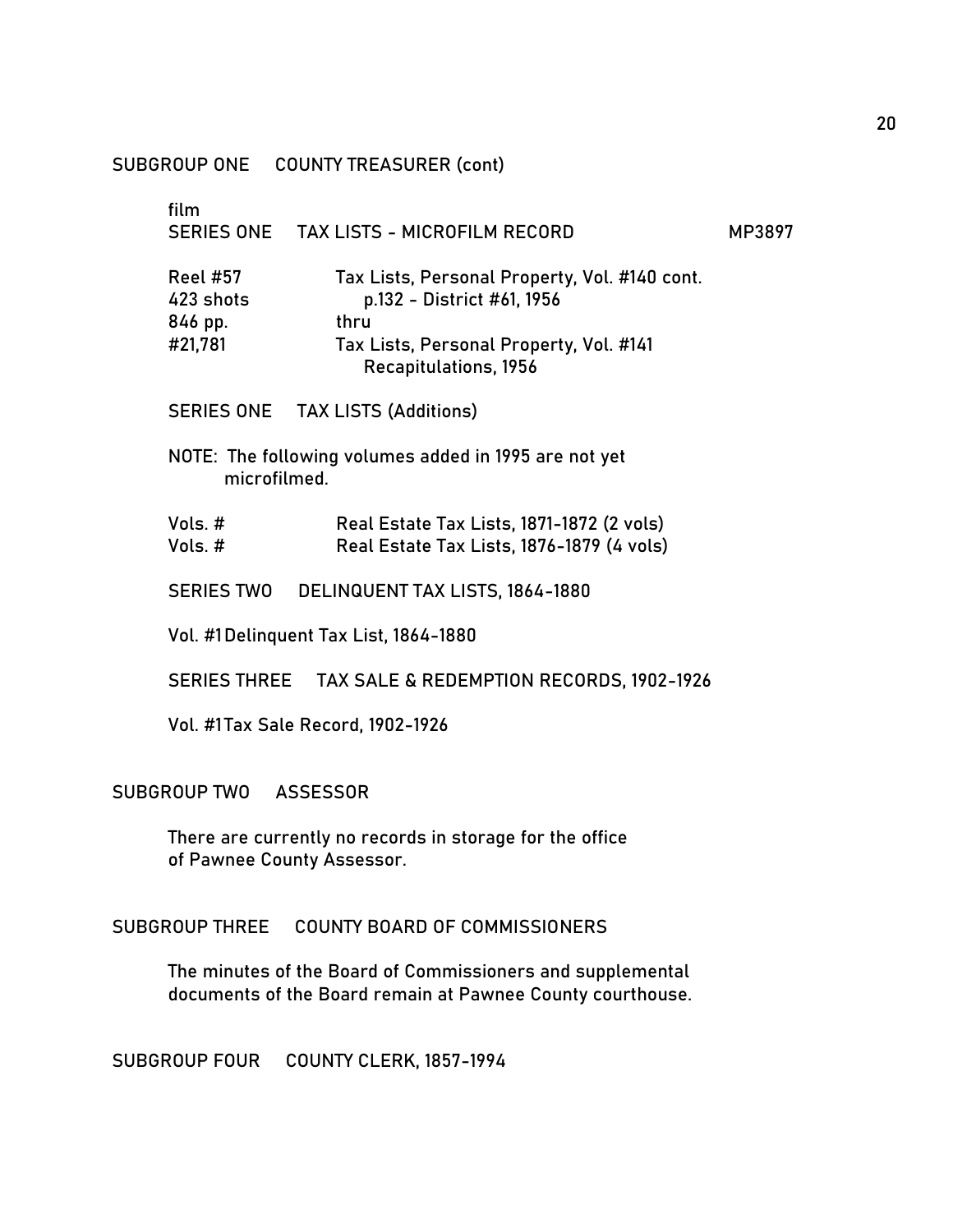### film<br>SERIES ONE MARRIAGE RECORDS, 1857-1994

Item #1 Index Cards to Marriages, 1857-1994 Aaron, M. M. thru Zvolanek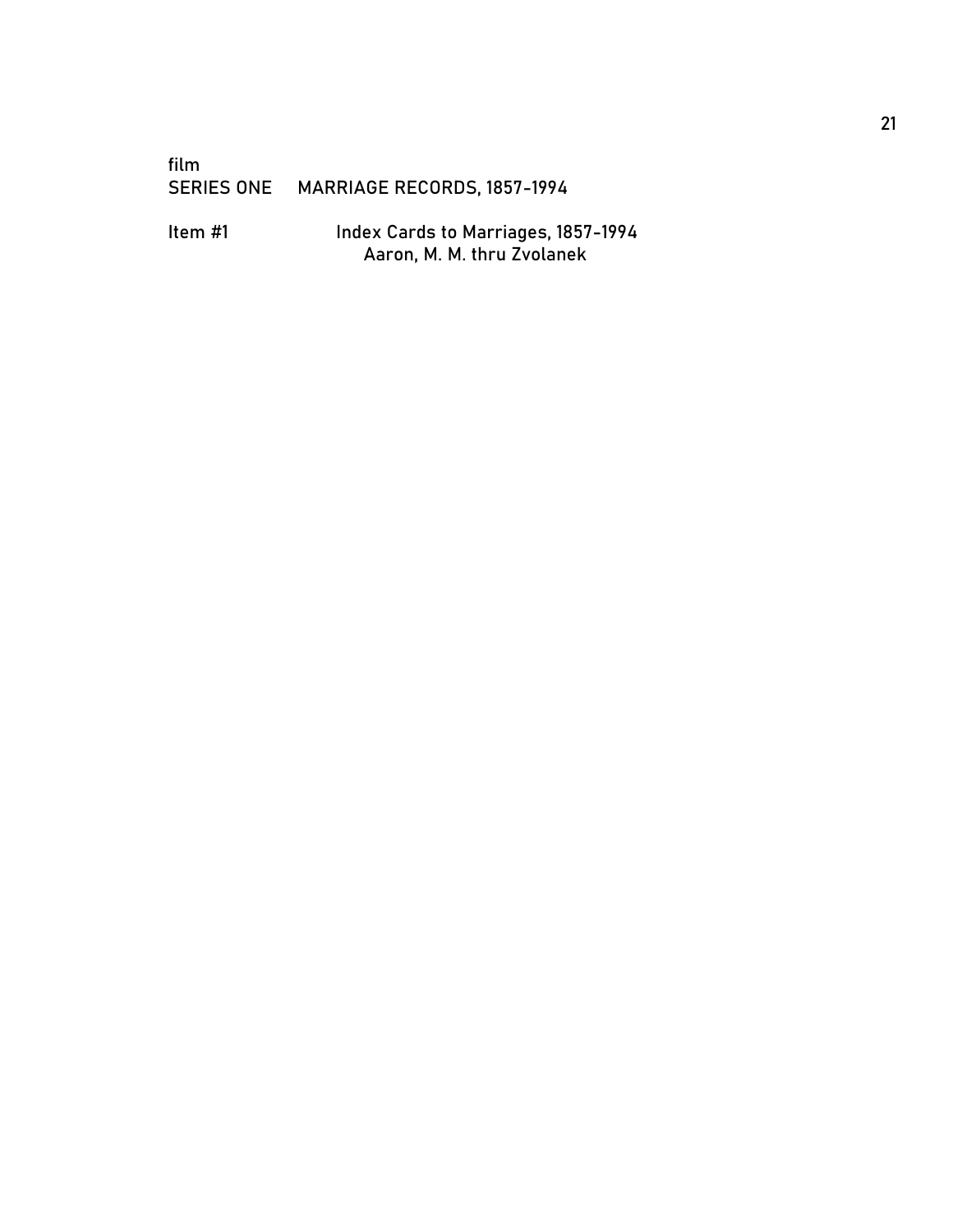SUBGROUP FOUR COUNTY CLERK (cont)

film

SERIES ONE MARRIAGE RECORDS (cont)

Vol. 1AMarriage Register, 1857-1879

p.1 - #1 (Cromwell-Shellhorn), 9/9/1858 thru p.160 - #688 (Ray-Warren), Dec. 24, 1879

NOTE: Volume is Register only giving names of bridal party, date of license & marriage, by whom married and certification.

NOTE: Page 1, half of Register is missing. starts with certifications, #1-#7 only.

Vol. 1BMarriage Docket, Vol. #1 (indexed)

Index, pp. 1-54 p.55, Matt-Fuller, April 4, 1871 thru p.473, Osborn-Gilkerson, Dec. 16, 1869 p.472, Harshbarger-Steinman, Dec. 13, 1879

Vol. 1CLicenses and Certificates, 1858-1879 #1 (Cromwell-Shellhorn), Sept. 8, 1858 thru

Ray-Warren, December 24, 1879

- Vol. 2 Marriage Docket, Vol. #2 (indexed) p.1 - #789 (Hazzard-Curry), Jan. 14, 1880 thru p.447 - #1233 (Nedala-Heran), Aug. 27, 1884
- Vol. #3 Marriage Docket, Vol. #3 (indexed) p.1 - #1234 (Moore-Elliott), Jan. 4, 1885 thru p.581 - #1814 (Hanson-Carlock), Dec. 9, 1890

Vol.#4 Marriage Docket, Vol. #4 (indexed) p.1 - #1815 (Riggs-Craven), Dec. 9, 1890 thru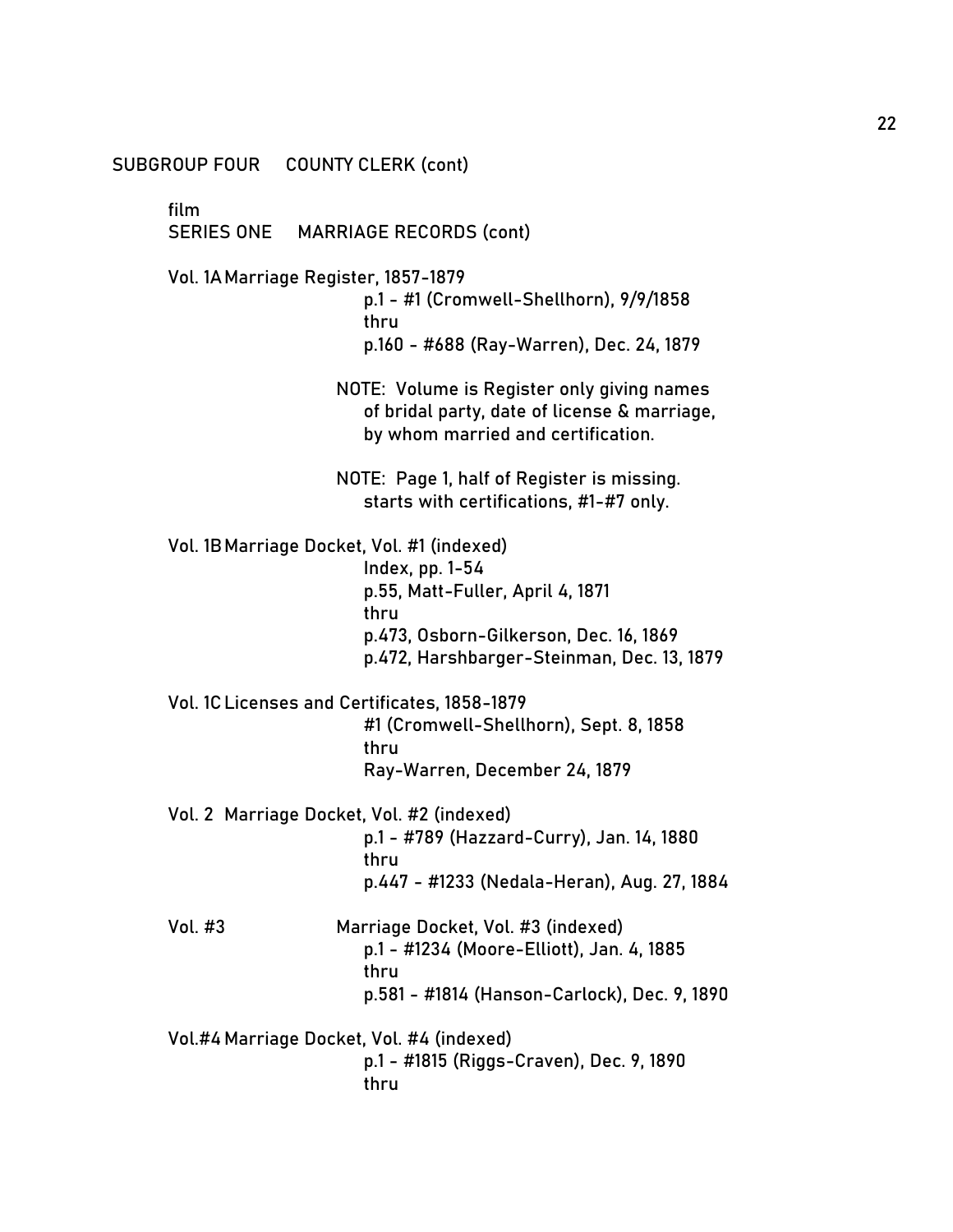|         | p.638 - #2451 (Richardson-Bennett)<br><b>January 20, 1897</b>                                                                              |
|---------|--------------------------------------------------------------------------------------------------------------------------------------------|
| Vol. #5 | Marriage Docket, Vol. #5 (indexed)<br>p.1 - #2452 (Hiskett-McPheiter), Jan. 18, 1897<br>thru<br>p.584 - #3034 (Korber-Bohn), Dec. 18, 1901 |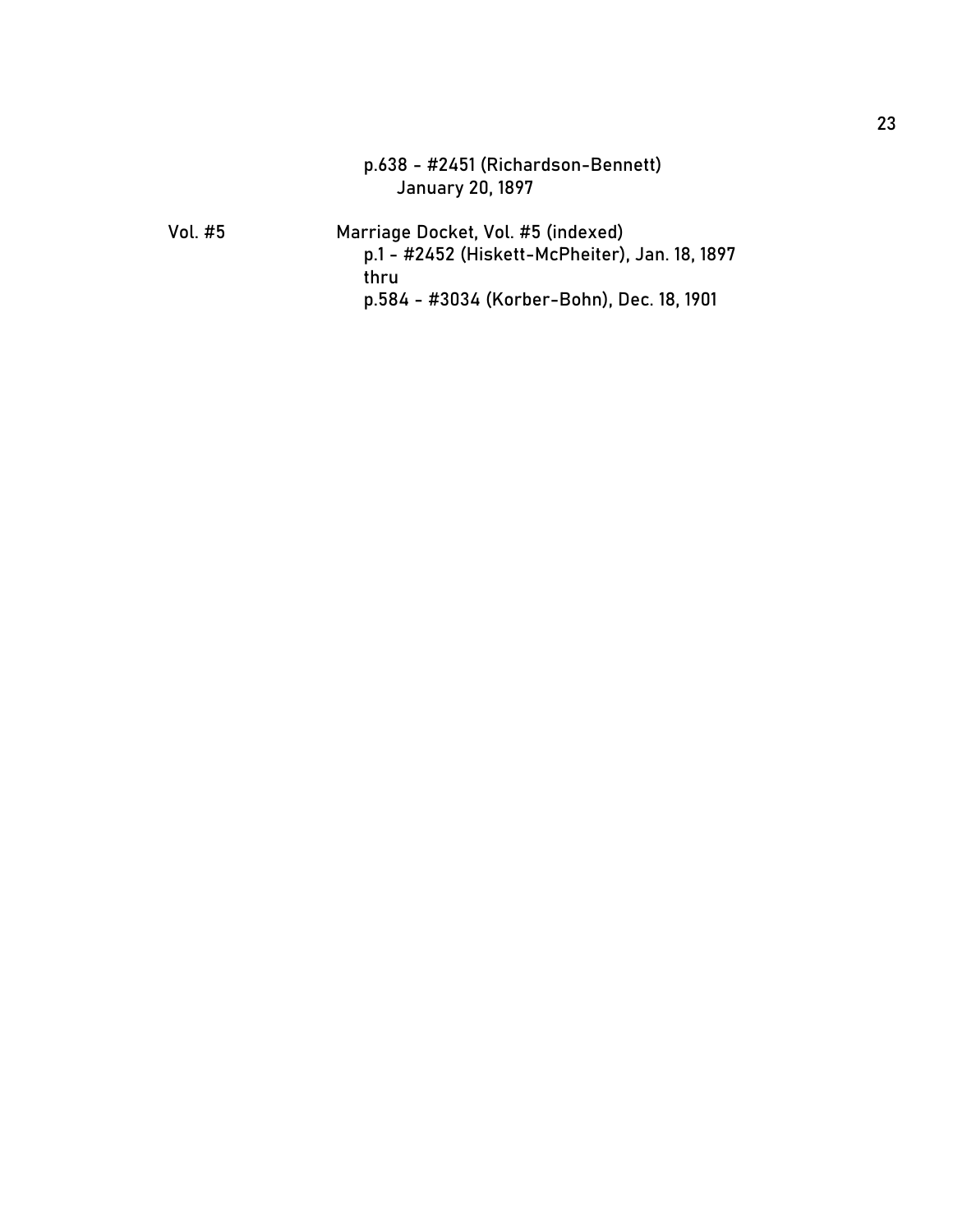| SUBGROUP FOUR COUNTY CLERK |                                                                                                                                               |
|----------------------------|-----------------------------------------------------------------------------------------------------------------------------------------------|
| film                       | SERIES ONE MARRIAGE RECORDS (cont)                                                                                                            |
| Vol. #6                    | Marriage Docket, Vol. #6 (indexed)<br>p.1 - #3035 (Cochran-Mitchell), Dec. 17, 1901<br>thru<br>p.584 - #3618 (Robbing-Calkins), Aug. 22, 1907 |
| <b>Vol. #7</b>             | Marriage Docket, Vol. #7 (indexed)<br>p.1 - #3620 (Hitchcock-Hull), Aug. 27, 1907<br>thru<br>p.564 - #4183 (Roberts-Donahue), Nov. 26, 1913   |
|                            | NOTE: No License #3619                                                                                                                        |
| <b>Vol. #8</b>             | Marriage Docket, Vol. #8 (indexed)<br>p.1 - #4184 (Clema-Cochran), Nov. 25, 1913<br>thru<br>p.638 - #4810 (Gilson-Brown), Aug. 10, 1921       |
| Vol. #9                    | Marriage Docket, Vol. #9 (indexed)<br>p.1 - #4811 (Sandusky-Wadlow), Aug. 17, 1921<br>thru<br>p.341 - #5157 (Duyrea-Schultz), Mar. 4, 1929    |
| Vol. #10                   | Marriage Docket, Vol. #10 (indexed)<br>p.1 - #5158 (Griggs-Oviatt), Mar. 14, 1929<br>thru<br>p.576 - #6039 (Wenzbauer-Kalina), 9/29/1940      |
| Vol. #11                   | Marriage Docket, Vol. #11 (indexed)<br>p.1 - #6040 (Boehmer-Johnson), Oct. 10, 1940<br>thru<br>p.642 - #6853 (Liska-Bohlmeyer), Mar. 20, 1955 |
| Vol. #12                   | Marriage Docket, Vol. #12 (indexed)<br>p.1 - #6854 (Bookwalter-Rinne), Mar. 25, 1955<br>thru<br>p.585 - #7136 (Binder-Brown), Sept. 15, 1972  |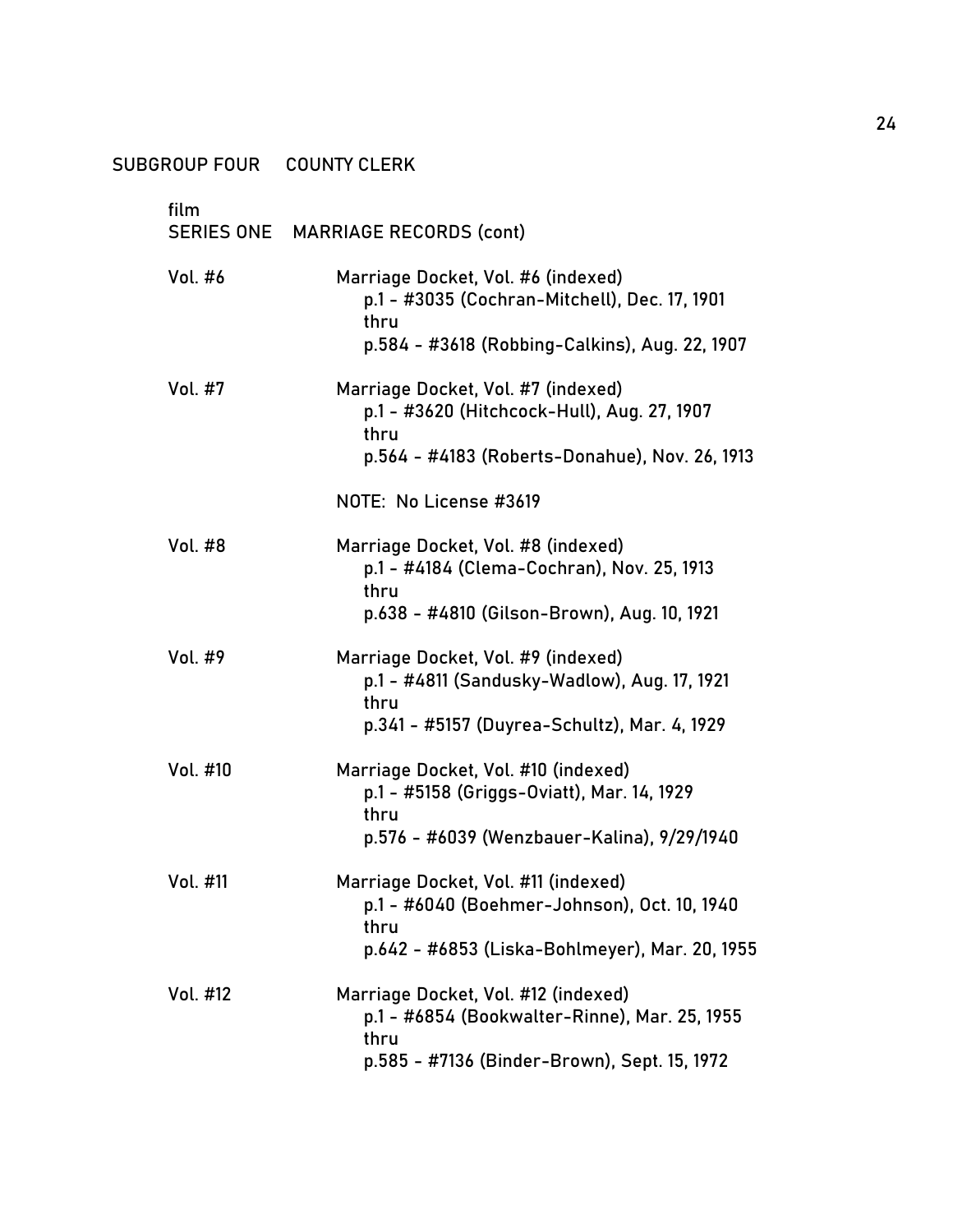| p.1 - #7137 (Jaros-Rist), Nov. 16, 1972        |
|------------------------------------------------|
|                                                |
| p.291 - #7427 (Korber-Oenbring), Dec. 17, 1983 |
|                                                |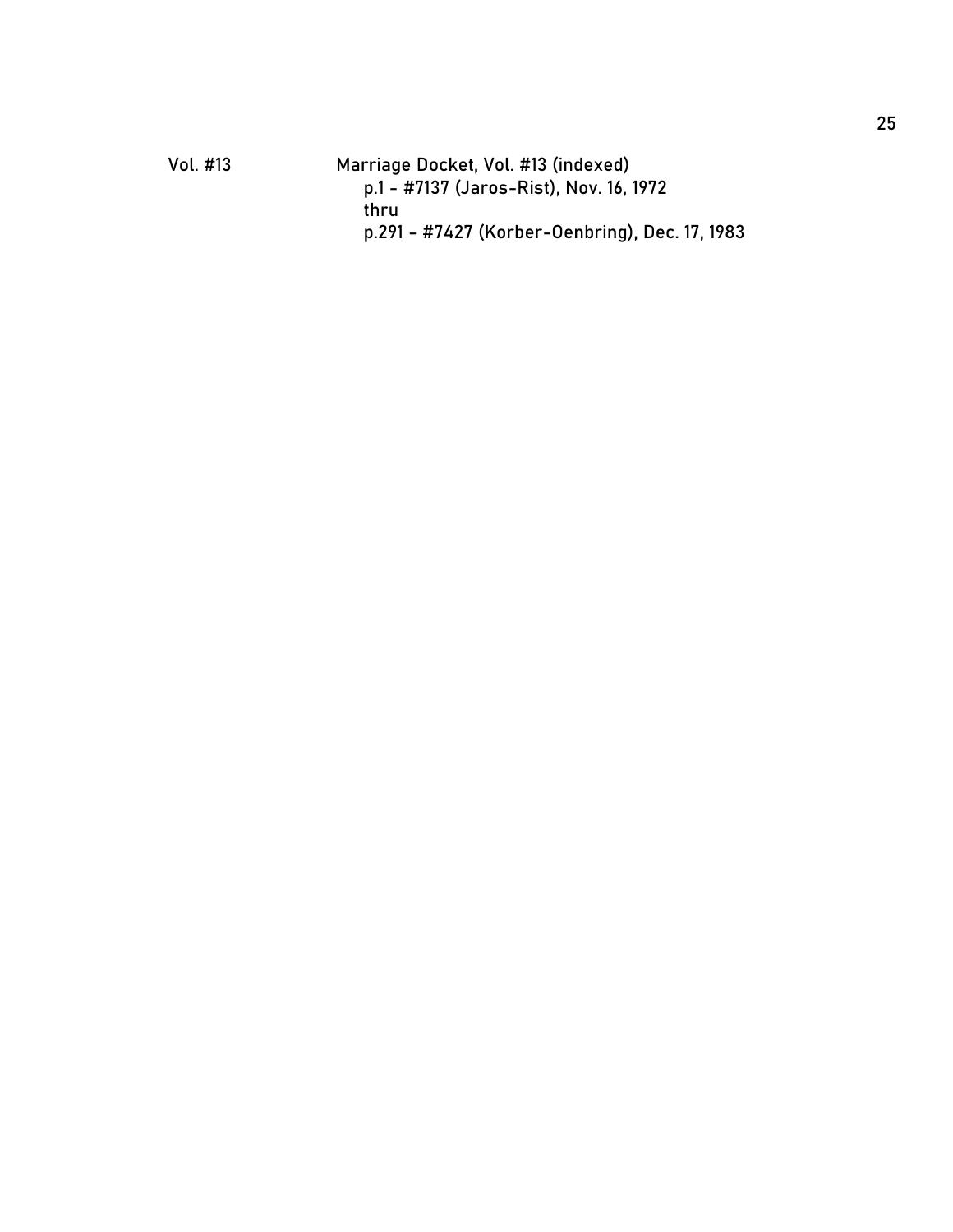|                                                         | SUBGROUP FOUR COUNTY CLERK (cont)                                                                                                            |
|---------------------------------------------------------|----------------------------------------------------------------------------------------------------------------------------------------------|
| film<br><b>SERIES ONE</b>                               | <b>MARRIAGE RECORDS (cont)</b>                                                                                                               |
| Vol. #13A                                               | <b>Licenses and Certificates, 1983</b><br>#7405 (Schulze-Stephens), Jan. 11, 1983<br>thru<br>#7427 (Korber-Oenbring), Dec. 17, 1983          |
| Vol. #14                                                | Licenses and Certificates, 1984-1994<br>#MA84-001 (Gilbert-Eis), Jan. 6, 1984<br>thru<br>#549400016 (Johnston-Butcher), Dec. 30, 1994        |
| film<br>SERIES ONE                                      | MARRIAGE RECORDS - MICROFILM RECORD MP4219                                                                                                   |
| Reel #1<br>2961 expos.<br><b>GSU Project</b><br>#26,623 | Item #1 - Card Index to Marriages, 1857-1994<br>AARON, M. M.<br>thru<br>Item #1 - Card Index to Marriages, 1857-1994<br>CREED, Ida           |
|                                                         | NOTE:<br>B begins at frame #0387<br>C begins at frame #2129                                                                                  |
| Reel #2<br>2990 expos.<br><b>GSU Project</b><br>#26,624 | Item #1 - Card Index to Marriages, 1857-1994<br>CREED, Ida (repeated)<br>thru<br>Item #1 - Card Index to Marriages, 1857-1994<br>HOHN, Carl  |
|                                                         | NOTE:<br>D begins at frame #0167<br>E begins at frame #0737<br>F begins at frame #1000<br>G begins at frame #1552<br>H begins at frame #2165 |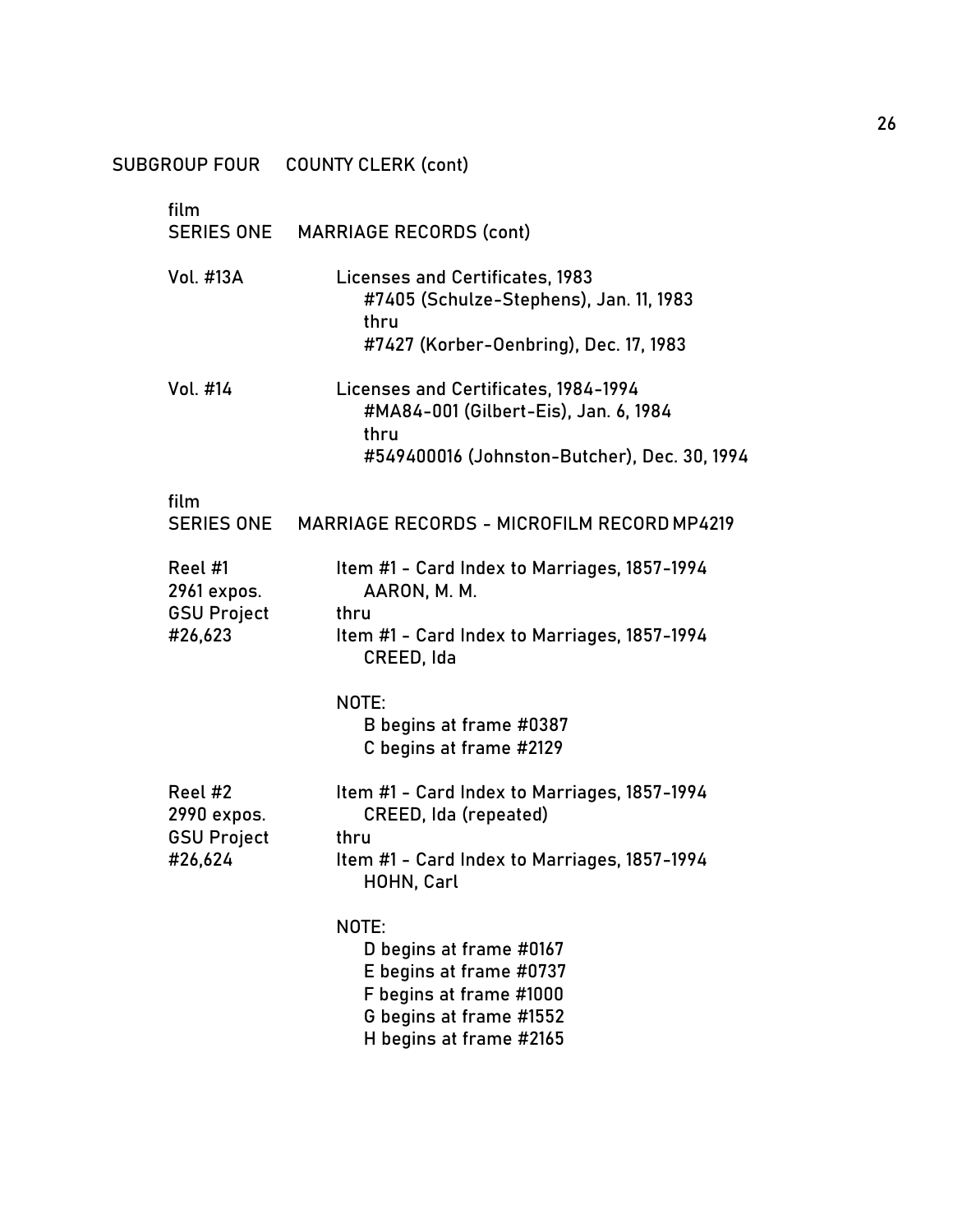## SUBGROUP FOUR COUNTY CLERK (cont)

| film                                                    | SERIES ONE MARRIAGE RECORDS - MICROFILM RECORD<br>MP4219                                                                                                                                            |
|---------------------------------------------------------|-----------------------------------------------------------------------------------------------------------------------------------------------------------------------------------------------------|
| Reel #3<br>2974 expos.<br><b>GSU Project</b>            | Item #1 - Card Index to Marriages, 1857-1994<br>HOHN, Carl (repeated)<br>thru                                                                                                                       |
| #26,625                                                 | Item #1 - Card Index to Marriages, 1857-1994<br><b>MORIN, Anthony</b>                                                                                                                               |
|                                                         | NOTE:<br>I begins at frame #0522<br>J begins at frame #0586<br>K begins at frame #0901<br>L begins at frame #1680<br>M begins at frame #2270                                                        |
|                                                         | NOTE: "Mc", see reel #4. McHenry, Nancy Candace,<br>(1991), misfiled with M at frame #2576                                                                                                          |
| Reel #4<br>2895 expos.<br><b>GSU Project</b><br>#26,626 | Item #1 - Card Index to Marriages, 1857-1994<br><b>MORIN, Anthony (repeated)</b><br>thru<br>Item #1 - Card Index to Marriages, 1857-1994<br>SHEBL, Louisa                                           |
|                                                         | NOTE:<br>Mc begins at frame #0229<br>N begins at frame #0593<br>O begins at frame #0812<br>P begins at frame #0983<br>Q begins at frame #1697<br>R begins at frame #1703<br>S begins at frame #2343 |
|                                                         | NOTE: "Mc", McHenry, Nancy Candace (1991),<br>is misfiled w/ "M" on reel #3, fr. #2576                                                                                                              |
| Reel #5<br>3007 expos.<br><b>GSU Project</b>            | Item #1 - Card Index to Marriages, 1857-1994<br><b>SHEBL, Louisa (repeated)</b><br>thru                                                                                                             |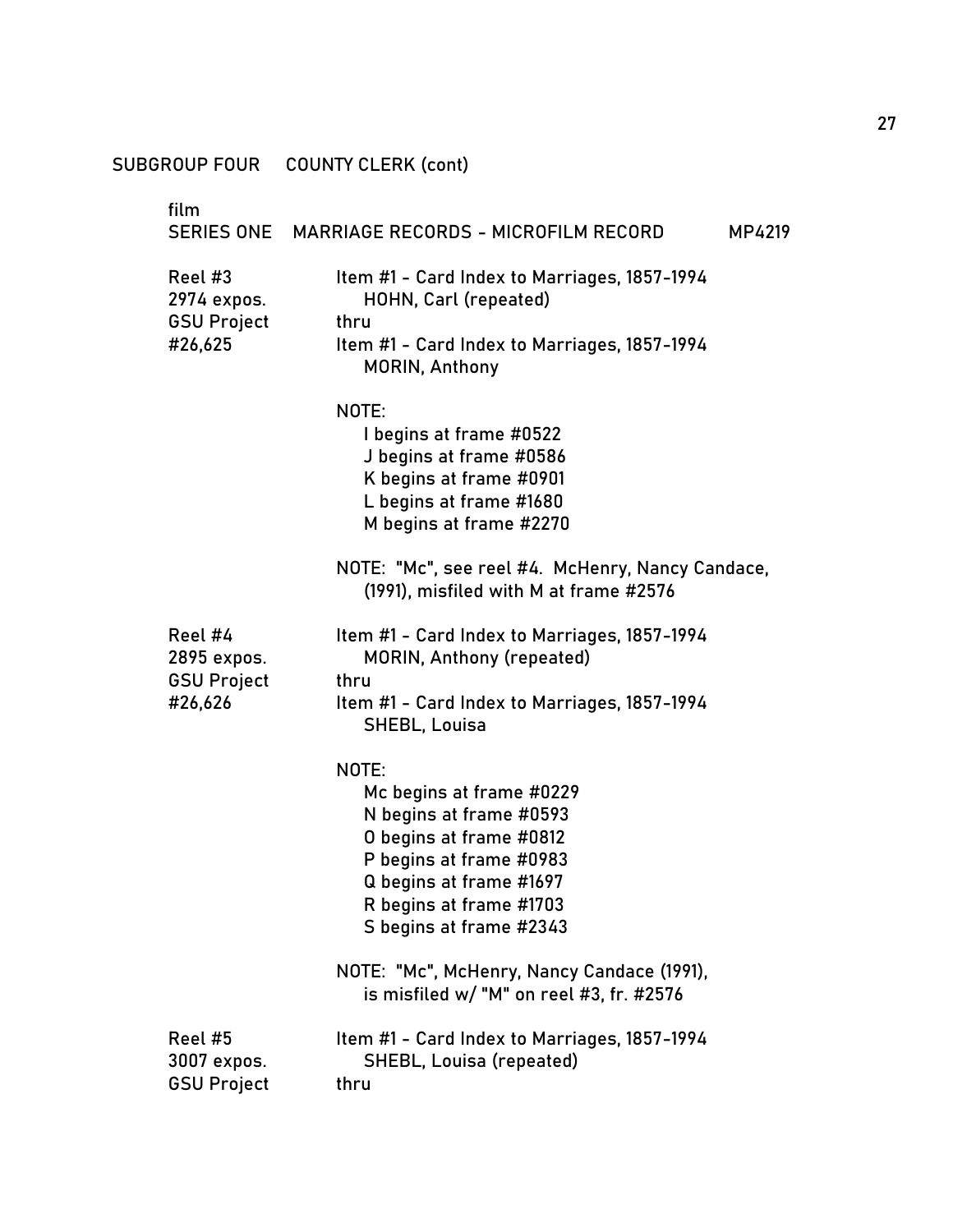#26,627 Item #1 - Card Index to Marriages, 1857 -1994 ZVOLANEK, Julia - Milton Stoll NOTE: T begins at frame #1152 U begins at frame #1621 V begins at frame #1698 W begins at frame #1864 XYZ begins at frame #2888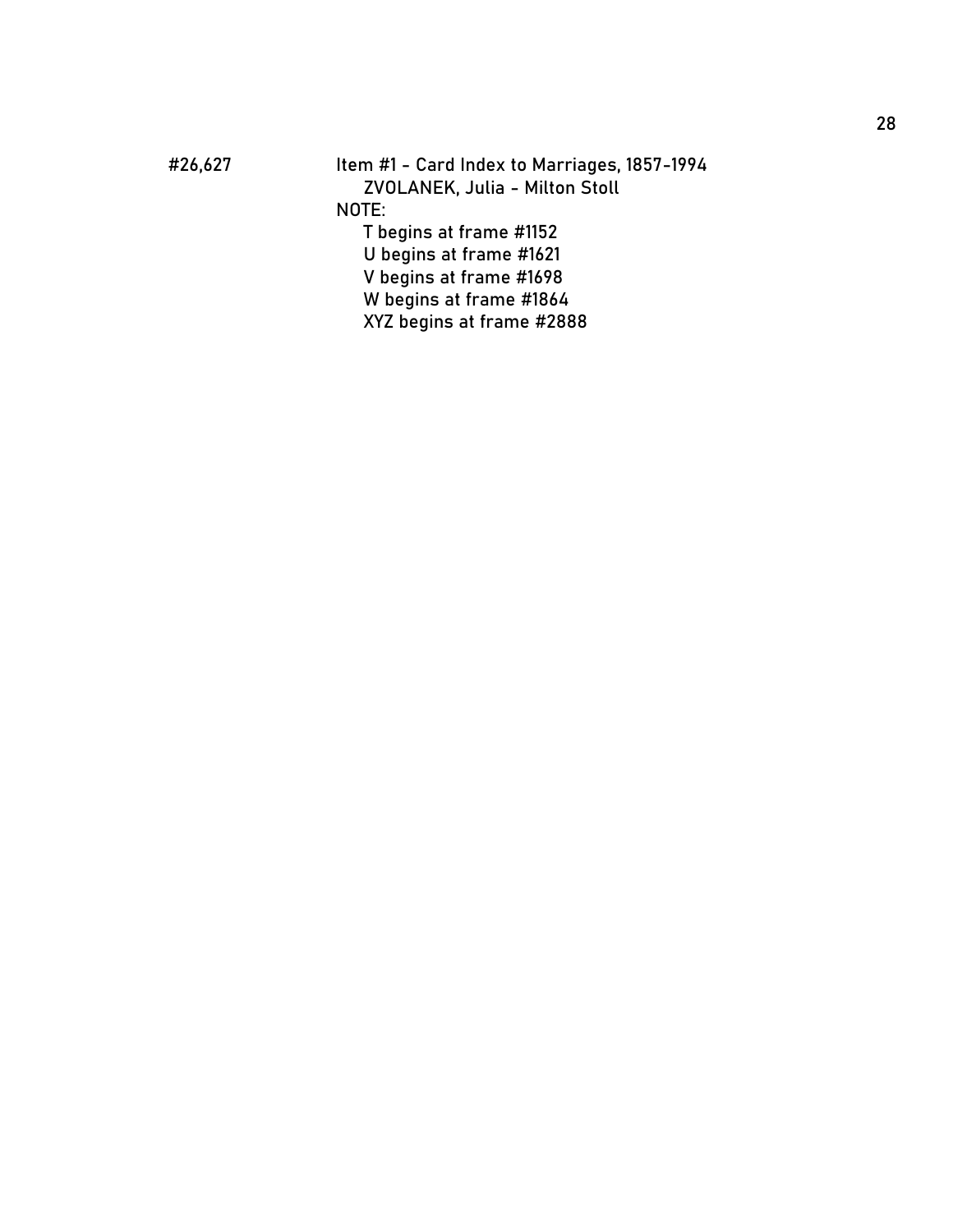# SUBGROUP FOUR COUNTY CLERK (cont)

| film                                                                |                                                                                                                                                                                                                                                                                                                                                      |
|---------------------------------------------------------------------|------------------------------------------------------------------------------------------------------------------------------------------------------------------------------------------------------------------------------------------------------------------------------------------------------------------------------------------------------|
| <b>SERIES ONE</b>                                                   | <b>MARRIAGE RECORDS - MICROFILM RECORD MP4219</b>                                                                                                                                                                                                                                                                                                    |
| Reel #6<br>1187 expos.<br>1656 pp.<br><b>GSU Project</b><br>#26,593 | Item #1 - Marriages, Vol. #1A (1858-1879)<br>Index, and<br>p.1 - Returns of Certificates<br>Cromwell-Shellhorn, #1, Sept. 9, 1858<br>thru<br>Item #3 - Licenses & Certificates, Vol. 1C<br>#8 (new series), Schwab-Hlavatz, May 7, 1879<br>NOTE: No frame Counter used this reel before<br>Item #3, fr. #247                                         |
| Reel #7<br>947 expos.<br>1683 pp.<br><b>GSU Project</b><br>#26,594  | Item #1 - Licenses & Certificates, Vol. 1C<br>#8 (new series), Schwab-Hlavatz, May 7, 1879<br>thru<br>Item #4 - Marriages, Vol.#4 (1890-1894)<br>p.391 - #2205 (Lemon-Linn), May 17, 1894<br>NOTE: Frame counter starts #1197 in error,<br>corrected following frame #1217 at start.<br>NOTE: No frame counter used following Item #1<br>frame #112. |
| Reel #8<br>898 expos.<br>1619 pp.<br><b>GSU Project</b><br>#26,595  | Item #1 - Marriages, Vol. #4 cont.<br>p.390 - #2204 (Reinhart-Andrlika), May 16, 1894<br>thru<br>Item #4 - Marriages, Vol. #7 (1907-1908)<br>p.51 - #3670 (Clema-Eis), January 15, 1908<br>NOTE: No License #3619<br>NOTE: No frame counter used this reel                                                                                           |
| Reel #9<br>873 expos.<br>1604 pp.<br><b>GSU Project</b><br>#26,596  | Item #1 - Marriages, Vol. #7 cont.<br>p.50 - #3669 (Fryar-Stephanson), Jan. 7, 1908<br>thru<br>Item #3 - Marriages, Vol. #9 (1921-1929)<br>p.341 - #5157 (Duyrea-Schultz), Mar. 4, 1929                                                                                                                                                              |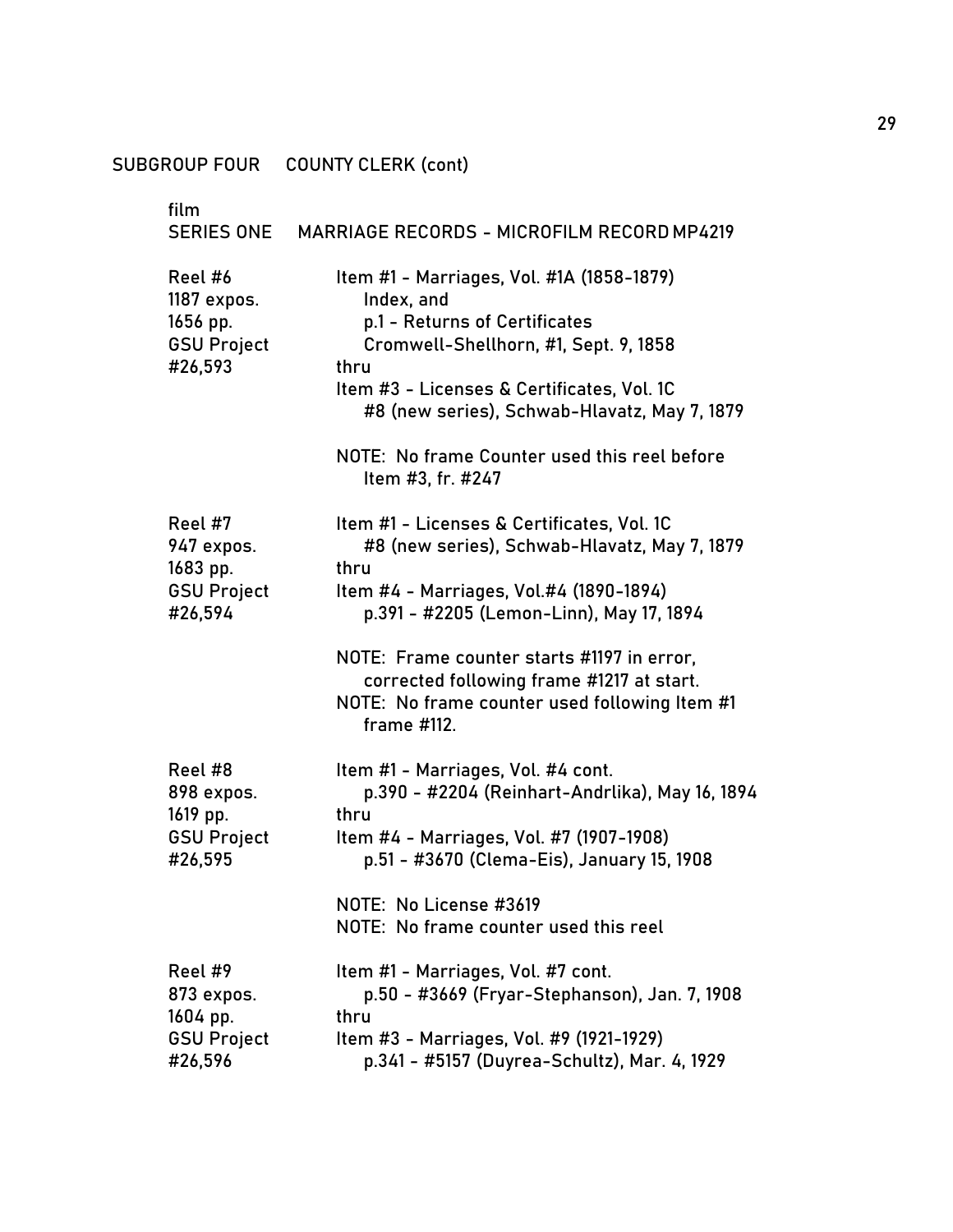NOTE: Vol. #9, pp.342-343 are blank NOTE: No frame counters used this reel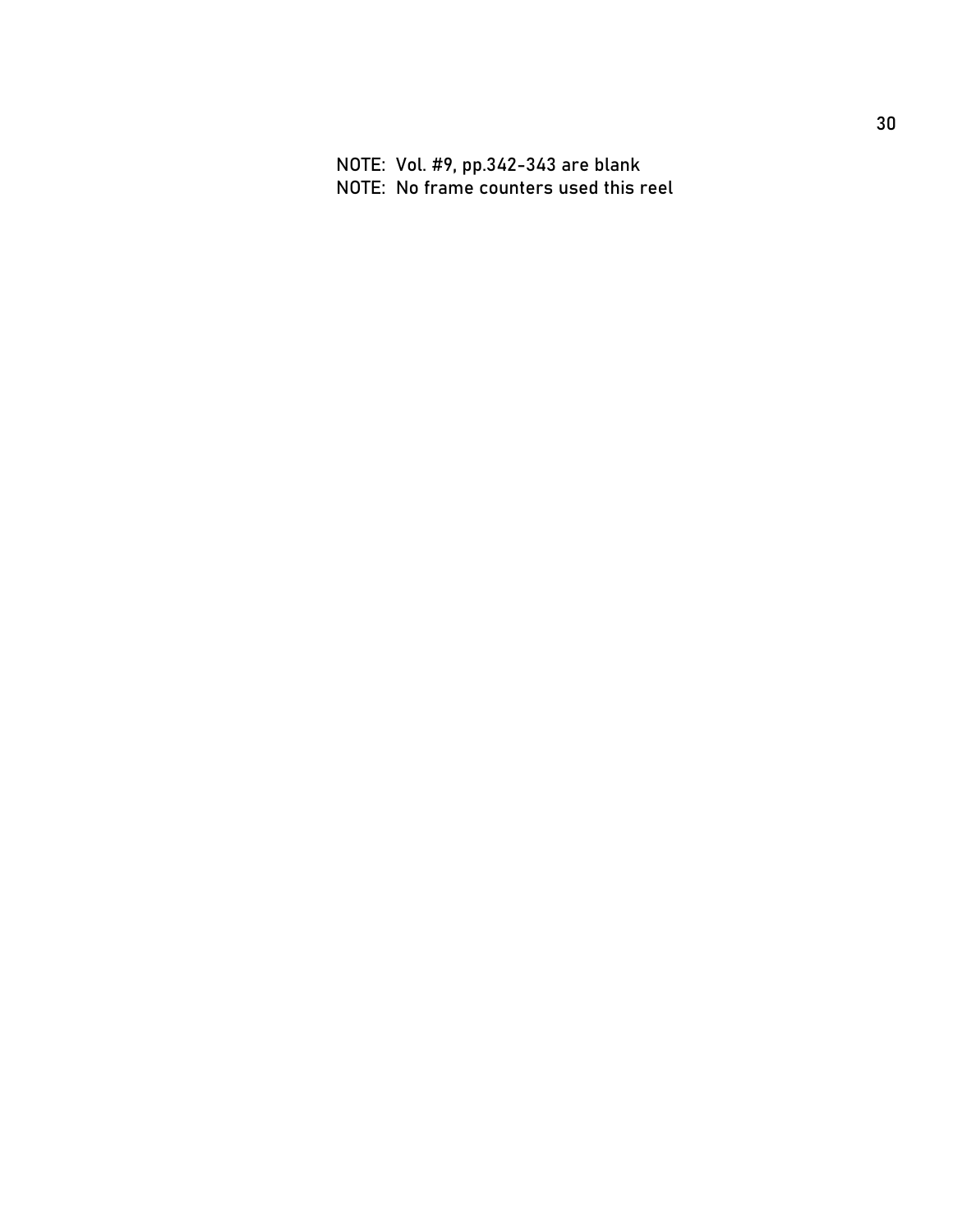SUBGROUP FOUR COUNTY CLERK (cont)

film SERIES ONE MARRIAGE RECORDS - MICROFILM RECORDMP4219 Reel #10 Item #1 - Marriages, Vol. #10 (1929-1938) 1491 expos. Index, A-Z, and 1341 pp. p.1 - #5158 (Griggs-Oviatt), Mar. 14, 1929 GSU Project thru #26,597 Item #2 - Marriages, Vol. #11 (1938-1955) p.642 - #6853 (Liska-Bohlmeyer), Mar. 20, 1955 NOTE: Item #2 begins at frame #694 NOTE: Vol. #10, pp.577-582 are void or blank #6045 (p.582), Schultz-Vrtiska (void), see #6010, p.456, Vol. #10 Reel #11 Item #1 - Marriages, Vol. #12 (1955-1972) 1315 expos. Index, A-Z, and 1226 pp. p.1 - #6854 (Bookwalter-Rinne), Mar. 25, 1955 GSU Project thru #26,598 Item #3 - Marriages, Vol. #14 (1983-1994) #549400016 (Johnston-Butcher), Dec. 30, 1994 NOTE: Item #2, Vol. #13 begins at frame #0709 Item #3, Vol. 13A begins at frame #1075 Item #3, Vol. 14 begins at frame #1099 SERIES TWO ELECTION RECORDS (no records) SERIES THREE BOND AND OATHS RECORDS (no records) SERIES FOUR BRAND AND ESTRAY RECORDS (SF only) SERIES FIVE PROFESSIONAL REGISTERS, 1881-1891 Vol. #1 Physician's Register, 1881-1891

SUBGROUP FIVE REGISTER OF DEEDS, 1857-1977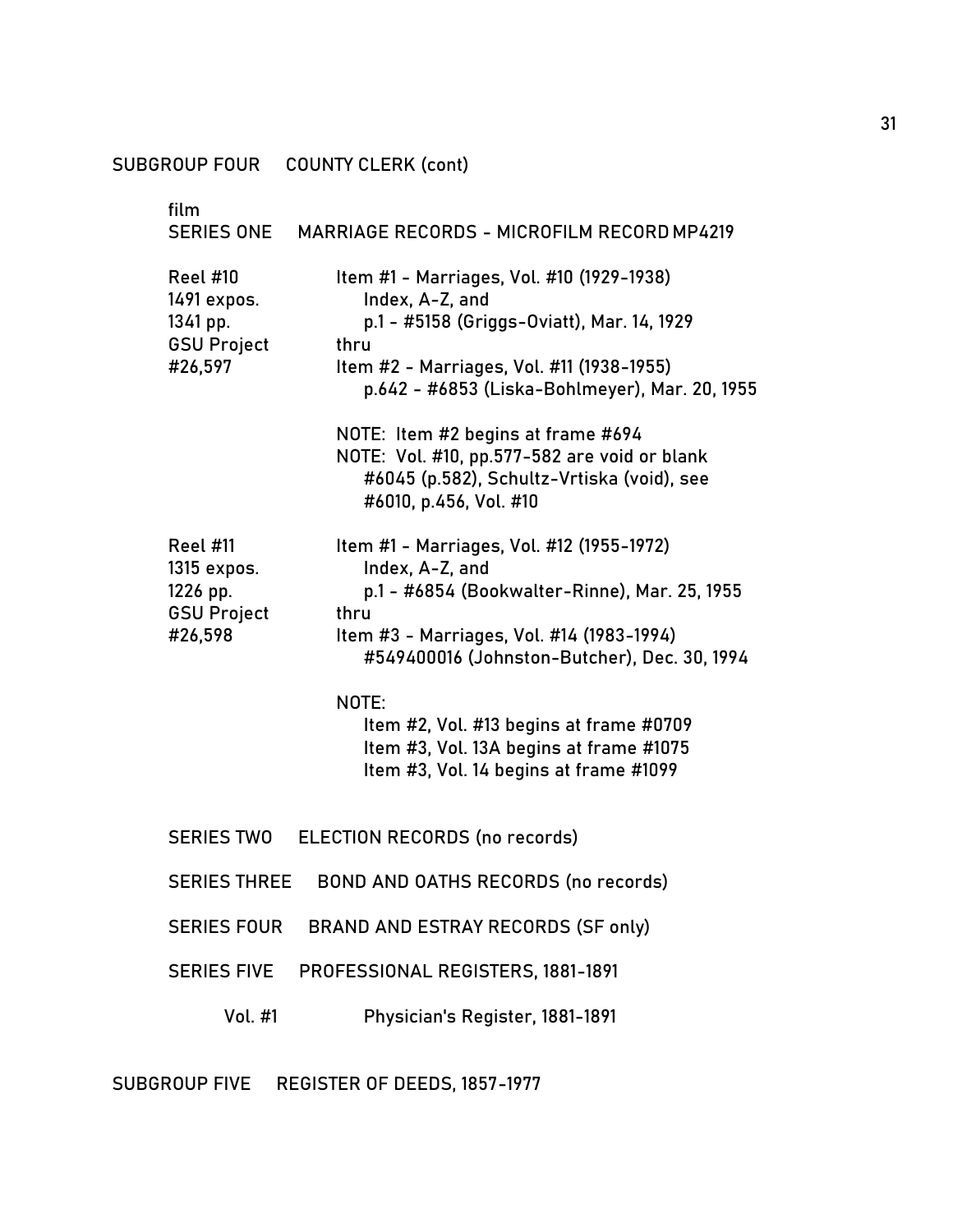Security Microfilm only SERIES ONE NUMERICAL INDEX, 1857-1977

SERIES TWO GENERAL INDEX TO DEEDS (not on microfilm)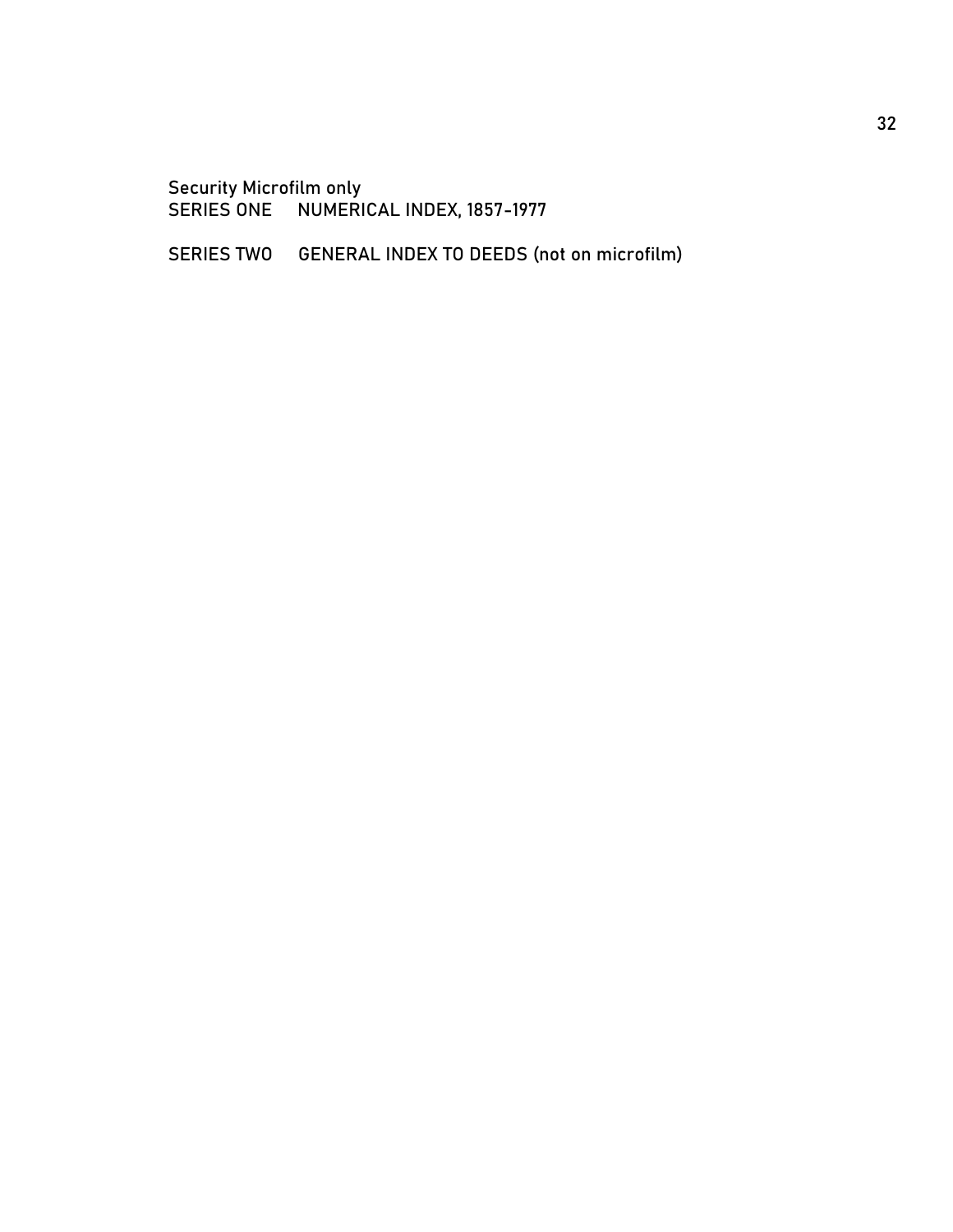SUBGROUP FIVE REGISTER OF DEEDS (cont)

Security Microfilm Only SERIES THREE DEED BOOKS, 1857-1977

| <b>Rolls 1-21</b>  | Deeds, Bk A (1857-1859) thru   |
|--------------------|--------------------------------|
|                    | Deeds, Bk 60, p.18 (4/1/1976)  |
| <b>Rolls 33-34</b> | Deeds, Bk 1 (1857-1859) thru   |
|                    | Deeds, Bk 2, p.272 (11/4/1861) |

SERIES FOUR GENERAL INDEX TO MORTGAGES (not on microfilm)

Security Microfilm Only SERIES FIVE MORTGAGE BOOKS, 1935-1975

> Rolls 21-26 Mortgages, Bk 48, p.1 (5/3/1935) thru Mortgages, Bk 62, p.642 (11/3/1975)

Security Microfilm Only SERIES SIX GENERAL INDEX TO MISCELLANEOUS, 1870-1977

| Roll 33 | Misc. Index, V.1 (1870-1912) thru |
|---------|-----------------------------------|
|         | Misc. Index, V.4 (1952-1977)      |

Security Microfilm Only SERIES SEVEN MISCELLANEOUS RECORD, 1870-1977

> Rolls 26-32 Misc., Bk #1, p.1 (10/12/1870) thru Misc., Bk 21, p.104 (12/30/1977)

Security Microfilm Only SERIES EIGHT SURVEY AND ROAD RECORDS, 1868-1926

| Rolls 34-35 |                                           |
|-------------|-------------------------------------------|
| Vol. #1     | Survey Record, Bk #1 (poor original)      |
|             | c. $1868 - 1926$                          |
| thru        |                                           |
| Vol. #3     | Survey Record, Bk #3, p.;640 (11/18/1870) |
| Vol. #4     | Road Record, #1 (1868-                    |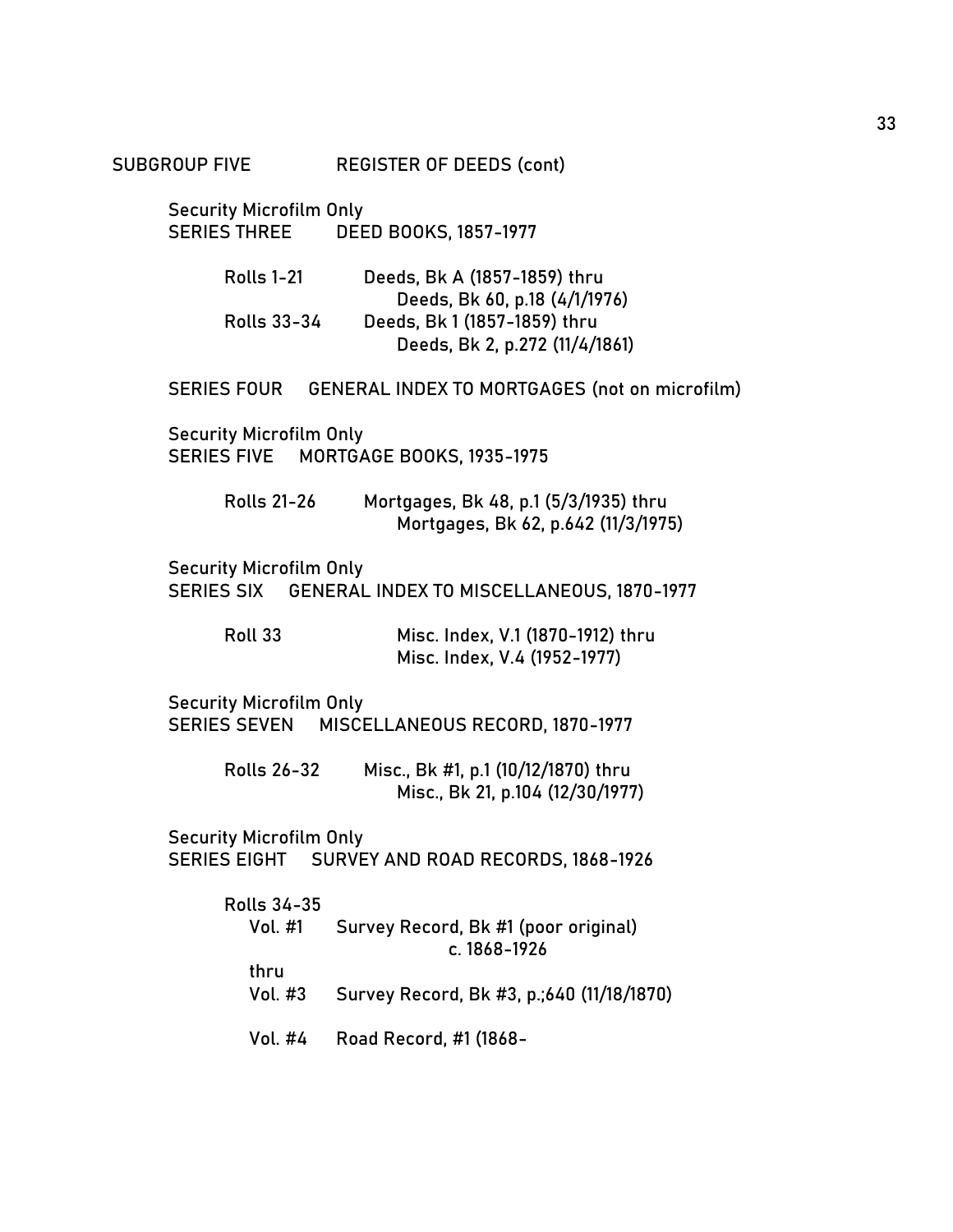## SUBGROUP SIX COUNTY COURT

No records are in storage for Pawnee County Court